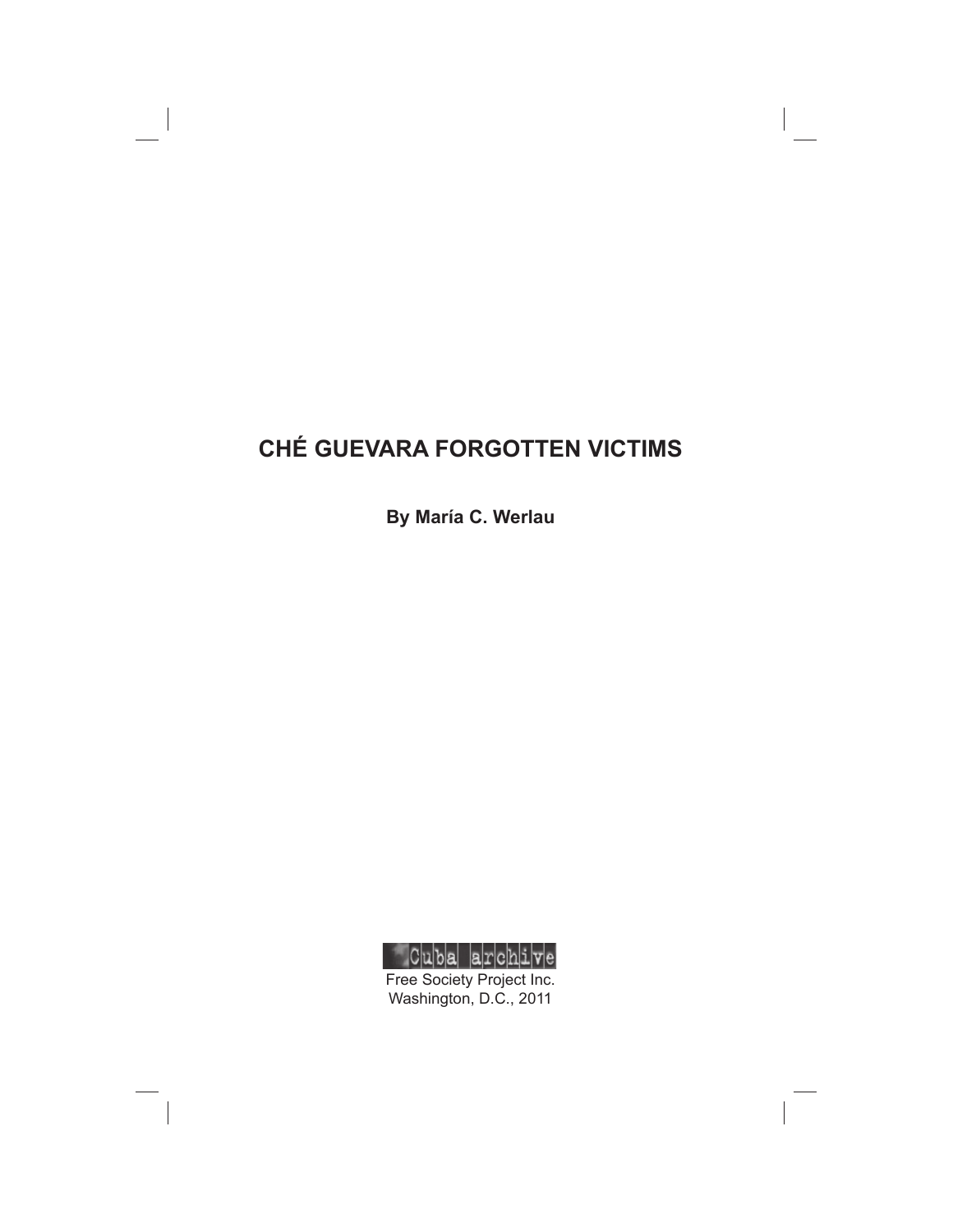### **PREFACE**

Cuba's Communist regime has committed egregious human rights violations for over half a century. Yet, the international community has generally treated it much more favorably than other dictatorships. This, in part, stems from a false legitimacy of social justice derived from one of the most successful propaganda campaigns of all times. Concealing the regime's worst crimes and cultivating the infatuated glorification of its leaders are among its chief pillars.

The standard-bearer of choice for the hyped-up Cuban Revolution is Ché Guevara. The pervasiveness and worldwide reach of a romanticized view of Ché, enshrined in iconic imagery, is a truly unique phenomenon of modern history. However, it lacks solid grounding in historical facts.

Cuba Archive's Truth and Memory Project seeks to foster a culture of respect for life and the rule of law by furthering an understanding of the cost of political violence stemming from the Cuban Revolution. This publication adds new testimonial and photographic material to the extensive bibliography on Ché Guevara that has been woefully lacking on his victims. A preliminary manuscript was posted on Cuba Archive's website in 2009. We are very grateful to those who supported this slightly edited version in book form.

It is impossible to adequately convey the enormity of human suffering and the depth of loss these pages might hint at. Lives were extinguished unjustly and prematurely, orphans grew up without their fathers, wives, parents and siblings lost a precious loved one forever in the cruelest of ways. This publication is dedicated to them, the forgotten souls —known to us or not— who lost their lives at the hands of Ché Guevara and those they left behind, their pain not only ignored, but aggravated by the fervent exaltation of the perpetrator. Their story too is part of history and it deserves to be told.

*Maria C. Werlau Miami, May 5, 2011*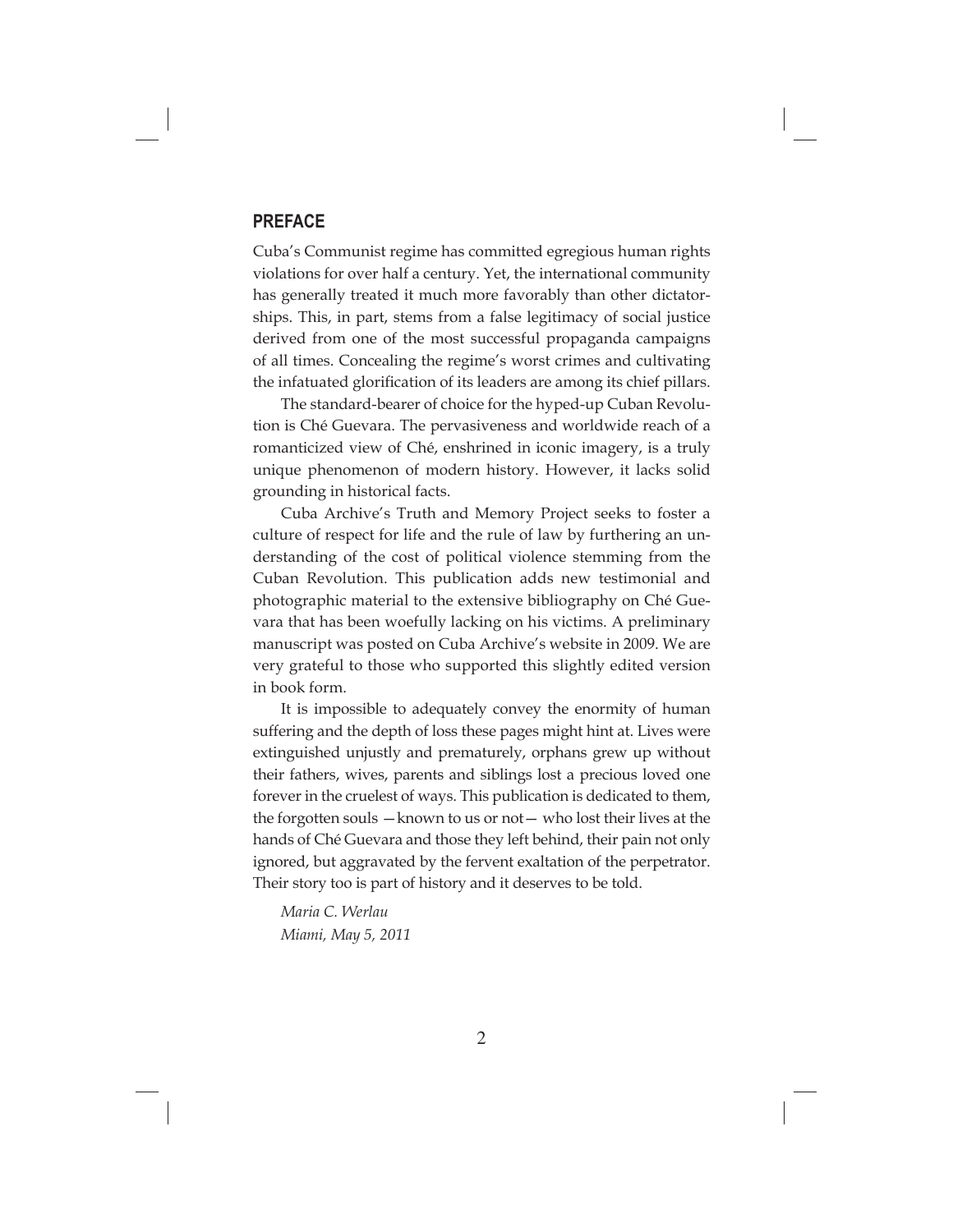#### **CHE GUEVARA'S FORGOTTEN VICTIMS**

Ernesto Ernesto Guevara, better known as "Ché," is the ultimate poster boy of "revolutionary chic," a quintessential icon of mass culture. Ironically, most devotees of the Ché cult know little, if anything, about him -what he stood for, what he did, and the consequences of his quest. Yet, there is an irreconcilable dark truth behind the carefully constructed myth of Ché Guevara. A cursory look at the extensive bibliography on Ché, including his writings, makes that patently clear.

That Ché's face adorns t-shirts worn by opponents of capital punishment is a bizarre twist of fate. In fact, he exhibited an acute disregard for the sanctity of life. Signs of this pathology seem to have surfaced at an early age. His cousin, Alberto Benegas Lynch, relates in his book "My cousin Ché" that, as a boy, Ché took sadistic delight making animals suffer. Jaime Costa, part of the group of revolutionaries Ché had joined in Mexico to plan the armed

uprising against Batista, related that while they had all refused to practice throat-slashing on dogs as training, Ché had —to his amazement-—been eager to oblige. Miguel Sánchez, who trained the group, reveals that Ché would conduct cruel experiments on pregnant female cats he hunted down in the streets of Mexico city. ¬"I am convinced," he concludes, "that people who are cruel to animals are also cruel to human beigns."

By the time he arrived in Cuba's Sierra Maestra Mountains, Ché seems well primed to unleash his bloodthirsty disposition on fellow humans. Not long before, at age 25, he had written a long and passionate note of revolutionary awak-

*"(…) I now knew. …I will be with the people, …howling like one possessed, I will assault the barricades and trenches, will bathe my weapon in blood and, mad with fury, will slit the throat of any enemy that falls into my hands. …I feel my nostrils dilated, tasting the acrid smell of gunpowder and blood, of dead enemy; my body contorts, ready for the fi ght, and I prepare my being as if it were a sacred place so that in it the bestial howling of the triumphant proletariat can resonate with the new vibrations and hopes."* 

─Ernesto Guevara, Travel Notes, circa 1951-52. (*Translated from Spanish by the author.)*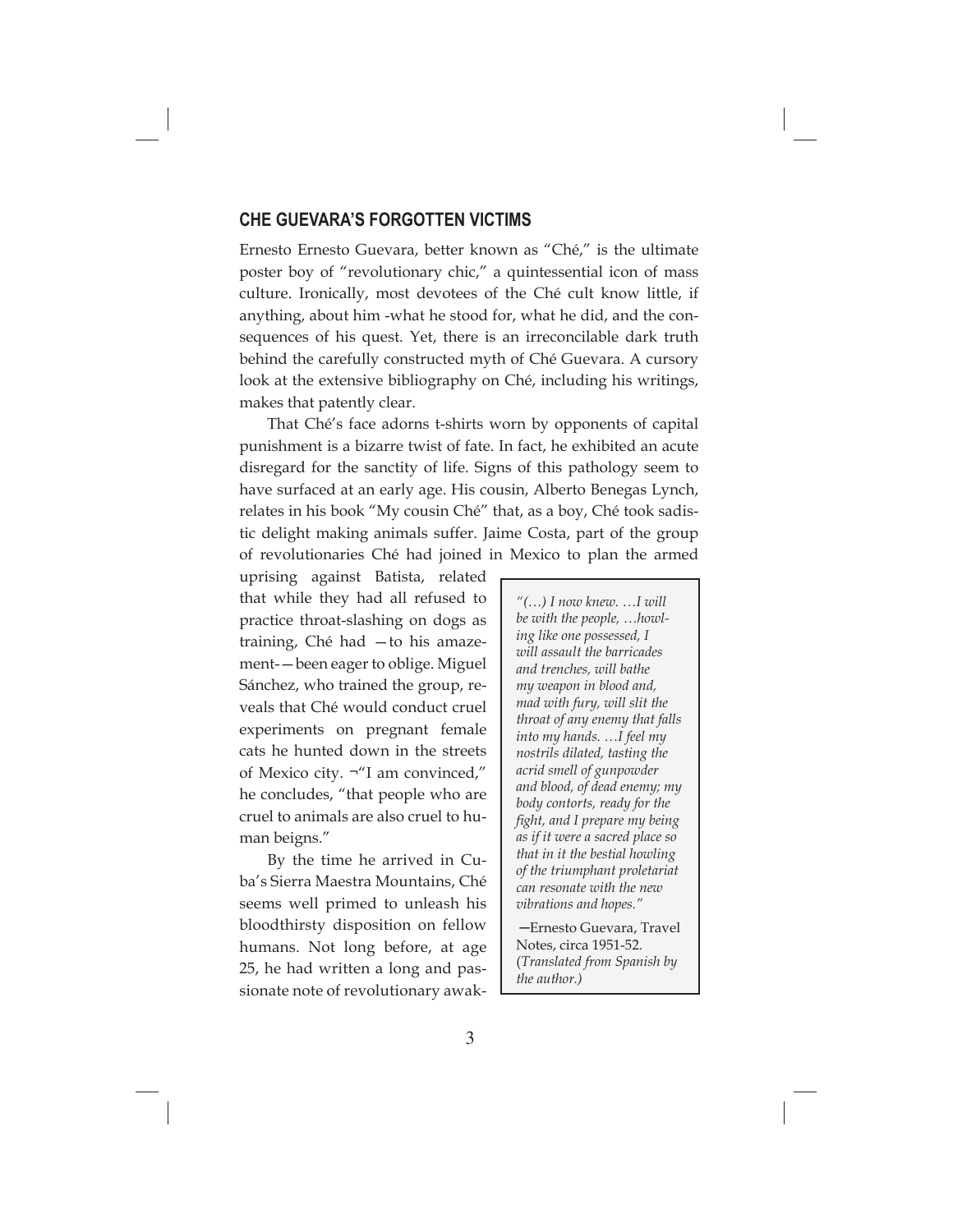ening on the margin of the "Travel Notes" from his motorcycle journey in the Americas; it is chillingly prophetic of the course he embarked on.

Biographer Jon Lee Anderson writes that at the Sierra, Ché spearheaded "the rebel army's new policy of 'swift revolutionary justice,' simultaneously launching his reputation for fierceness and implacability." Anderson well points to the "Calvinistic zeal evident in Ché's persecution of those who had strayed from the 'right path.'" What is most horrifying is that this attitude would lead him to end many lives –some by his own hand, hundreds, maybe thousands, by his direct order, and countless tens of thousands at his urging.

A harsh disciplinarian with his troops, Ché played a leading or supporting role in the summary execution of at least 21 persons in the Sierra Maestra; at least one shot by his own hand. (Anecdotal accounts of more executions exist, but cannot be adequately documented for lack of verifiable information.) The victims were usually local peasants accused of collaborating with the Batista army, generally as informants. Some were volunteers of the rebel army who decided to abandon the fight, which was being waged in terrible conditions, the troops often going hungry for days. Some were local peasants accused of crimes ranging from loitering and stealing food intended for the rebels to graver offenses such as rape or murder against the rural population. But, all were robbed of due process of law and essentially killed on the spot at Ché's orders, at times almost casually. In his diary, Ché bears witness to this ruthlessness with many matter-of-fact accounts of the circumstances. His disposition was clear. In January of 1957, he wrote to his wife at the time, Hilda Gadea: *"Here, in the Cuban jungle, alive and thirsting for blood, I write to you these inflamed lines inspired by Martí."* 

Ché was merciless even when the offender was just a young foot soldier wearing the enemy uniform. One witness account has a 17 year-old Army soldier, captured and interrogated by Ché, begging for his life: *"I haven't killed anyone. I just arrived here. My mother is a widow and I am an only child, I joined the Army for the salary, to send it to her monthly. Don't kill me, don't kill me."* Reportedly, Ché replied: *"Why not?"* and had the boy tied in front of a newly dug grave and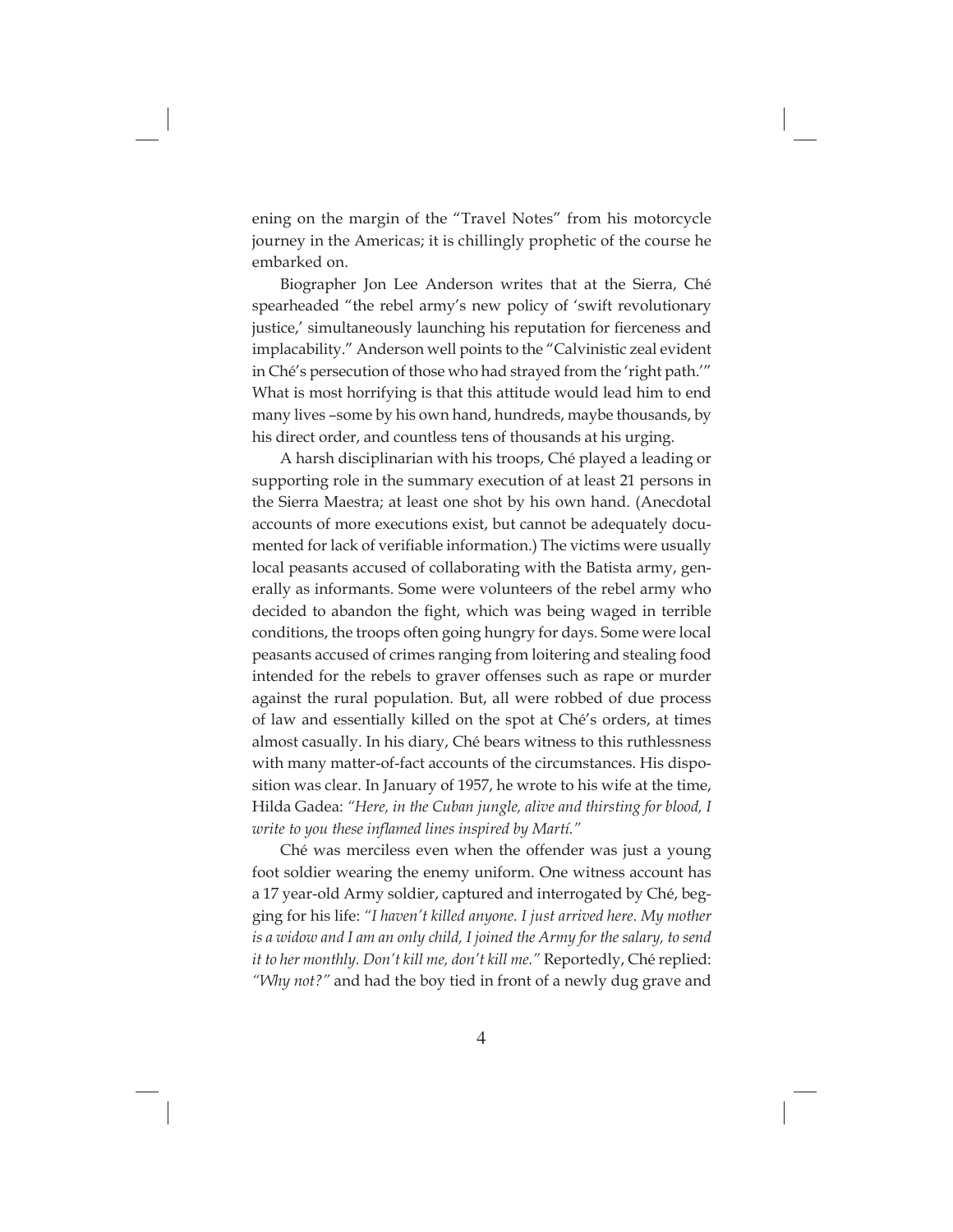executed. Curiously, he famously refused to apply his stern revolutionary justice, as the law of the Sierra called for, when it interfered with his interests. He rejected punishment for his highly dependable underling, Captain Lalo Sardiñas, who killed a young black member of the rebel army with a shot to the head simply for taking off his boots, which was against the rules.

In Santa Clara, in the Las Villas province of central Cuba, Ché led a short and victorious battle against the Batista Army immediately before the dictator fled the country on December 31st 1958. He stayed in the city just two and a half days, but his orders to kill were faithfully executed past his departure for Havana.

Numerous witness accounts coincide in that Ché and the Castro brothers —Fidel and Raúl— believed it was imperative to take lives in order to establish a hold on power. As a result, immediately after Batista and his cohorts left the country, prisoners were rounded up in Santa Clara, Santiago, Manzanillo, and all over the island and summarily executed in front of journalists, photographers, and television cameras. Batista's top military men and executioners had fled the country or were in hiding or under diplomatic protection at embassies. Many had committed crimes. But, the majority of those left behind were the rank and file of the Armed Forces and Police. Many, if not most, had merely served the duties of their uniform; the majority had seen no reason to hide or take safe refuge. Some were career members of the police or Armed Forces -often a tradition passed down for generations in the same family. Others came from poor families seeking to escape unemployment and scarcity. Regardless, a lesson had to be delivered loud and clear to the "enemies of the Revolution." Guevara knew from his experience in Guatemala during the Arbenz coup and from his Communist selfeducation that terror was a necessary component of establishing revolutionary order. He was ready to take on the task of executioner; in the Sierra Maestra he had hardened into a serial killer.

On January 3rd 1959, Fidel Castro appointed Ché Guevara Commandant of the imposing La Cabaña Fortress in Havana, built in the 18th century when Cuba was a Spanish colony. The fort also served as a prison and Ché was also appointed Chief Judge of the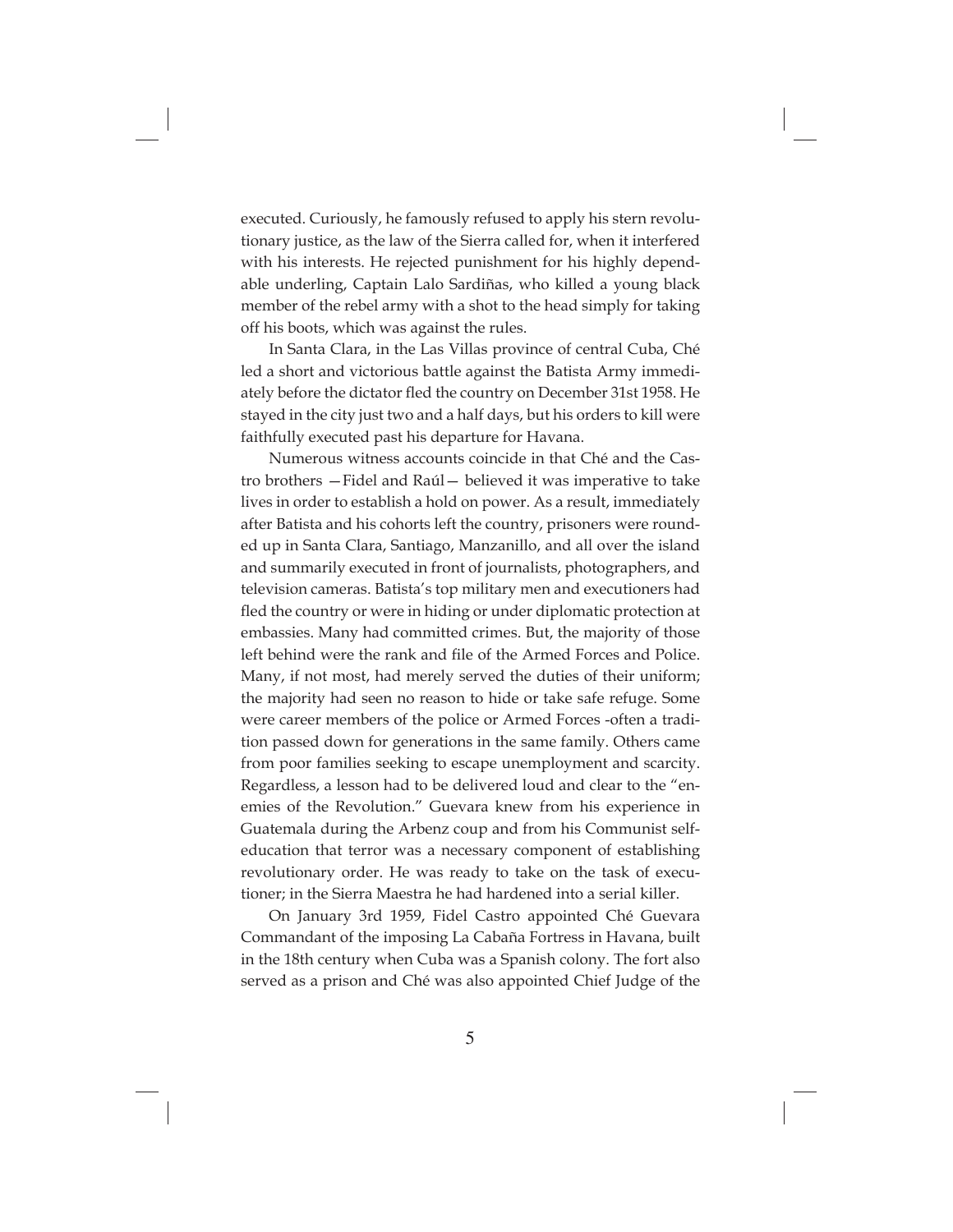Revolutionary Tribunals that were to get started there. Until then, there was no death penalty in Cuba, as Article 25 of the Constitution (of 1940) prohibited the death penalty except in cases of military treason. It had only been applied once to a German spy during the Second World War. But, on January 10th 1959 the new Revolutionary Council of Ministers modified the Constitution, ignoring constitutional amendment provisions, and on February 10th 1959 promulgated a new Fundamental Law. These maneuvers gave the death penalty a vise of legality and allowed for its retroactive application.

Soon, around eight hundred to one thousand men were being held at La Cabaña prison, housed in facilities for no more than three hundred. Kept in dire conditions, they had to take turns sleeping. Soon, the "Cleansing Commission" ("Comisión de Depuración") that was to subject them to trials began working around the clock. Ché appointed his aide, Orlando Borrego, as Presiding Judge of the Revolutionary Tribunals, although he was only 21 years old and an accountant with no legal or judicial training. The operational procedure was established; appointed judges and prosecutors would meet with Ché prior to the trial to review the cases, decide on the prosecuting strategy to be followed, and pre-determine the fate (sentences) of the accused prisoners.

At the trials, basic rules of jurisprudence were ignored and the prosecutor's accusations were considered irrefutable proof of guilt. Although Ché was head of the revolutionary tribunals, he did not attend the trials; that was an unnecessary use of his time. José Vilasuso, who was in charge of reviewing and preparing the dockets of the accused, recounts in a filmed interview how Ché used to tell him: "The investigating officer is always right; he always *has the truth."* Other subordinates in the tribunals have reported that he would admonish them: *"Do not delay the proceedings. This is a revolution. Do not use bourgeois legal methods; evidence is secondary. We must proceed to convict."* Several have testified that he would lecture them along these lines incessantly: *"There is no need for much inquiry to execute anyone. We only need to know if they should be executed -nothing else."*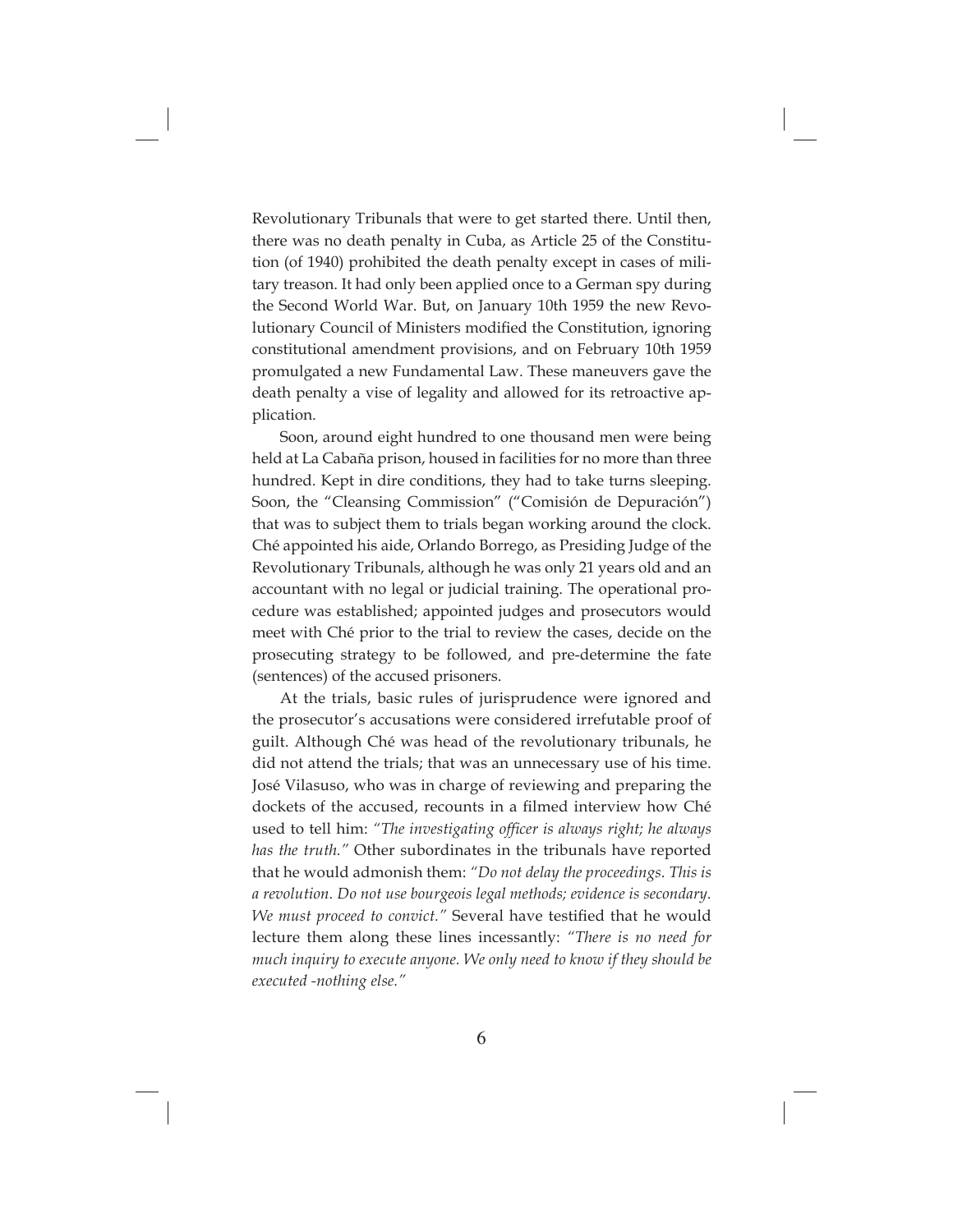Ché was head of the Appellate Court. He had the final word on capital punishment and presided over the appeal hearings (known as "revisión de causa"). These were usually very short proceedings, sometimes just a few minutes, and there are no known reports that he overturned a single death sentence. The hearings often ended with his orders for the swift execution of the defendant.

La Cabaña became an execution mill for the new revolutionary government. The prisoners awaited their fate while hearing the hammering of caskets being assembled prior to their trials. Rarely were they able to say goodbye to their families, who were then deprived of the body for a proper funeral.

The trials, appeal hearings, and executions were typically held late into the night, often at dawn, as Ché believed people were more subdued at night. Around the country, publicity was lavished on the trials and executions. In Havana and other cities, some trials were held at theaters or stadiums and bloodthirsty mobs were encouraged to attend. Some executions were televised and even moviegoers had to watch them as previews. The revolutionary leaders' intention was to spread fear and submission —sheer terror among the population.

In the short period Ché was in charge at La Cabaña (January 3rd to November 26th 1959, with several months of travel in between), Cuba Archive, a Truth and Memory documentation project, has reports of 79 executions presumed to have been ordered directly by Guevara. (See pages 27-29Appendix and www.CubaArchive.org/database/.) From January to May, when he was unquestionably present, 55 executions are recorded. During his travels abroad, from June 4th to September 8th, 18 executions took place, but his involvement with the tribunals is unknown, although he remained in charge. 7 executions are documented from September 8th to November 26th, after he returned from his travels. After he went to serve as President of the Central Bank of Cuba, a witness was at a meeting there with Ché when he was interrupted with the list of executions for the following day, presumably at La Cabaña, which he signed off on. It, therefore, appears he ordered at least five additional executions documented until year-end 1959.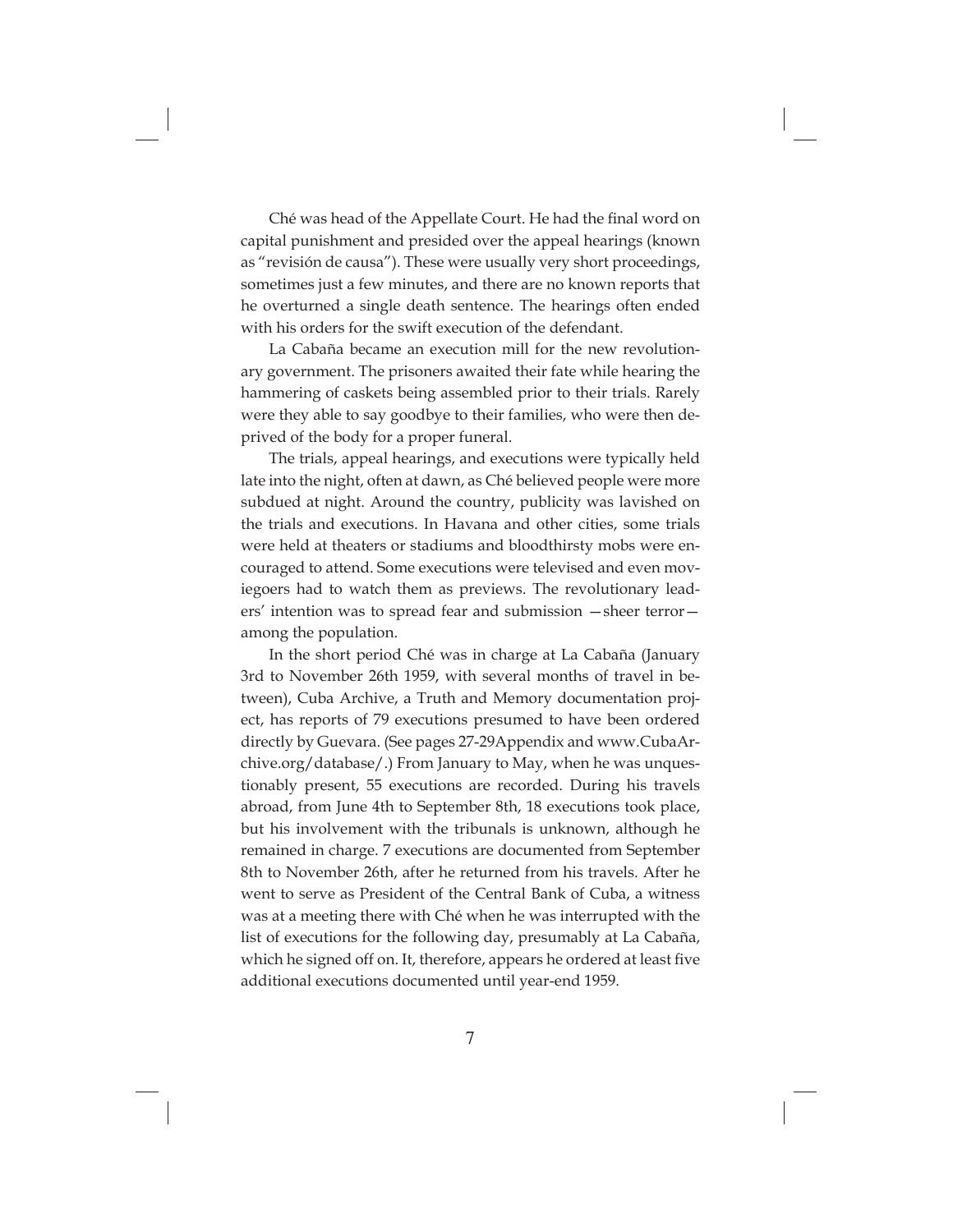The executions at La Cabaña continued after Guevara left his command. 481 executions are documented to have occurred there from 1960 to 1965, while Ché was still in Cuba occupying highranking positions in the government. His direct responsibility over executions in La Cabaña, however, is not sufficiently well established after November 26, 1959.

Reports of the number of executions at La Cabaña in 1959 vary widely. Estimates by historians, biographers, and the U.S. Embassy in Cuba cite between 200 and 700. A former lawyer working at La Cabaña for Ché is cited as claiming that at least 600 executions had taken place by the end of June 1959. But, he may have been referring to executions all over Cuba. To date, Cuba Archive has documented 954 executions in 1959, of which 628 reportedly took place from January to June (58 at La Cabaña). This information cannot be properly scrutinized, as Cuba's official records are not public and fieldwork inside Cuba is not possible. Cuba Archive's record of documented cases has been assembled with the testimony of family members, witnesses, media reports, lists smuggled out of Cuba, and other secondary sources that recorded names and circumstances of death during the early days of the revolution. No matter the exact number, however, the fact that many executions were taking place all over the country, very prominently and deliberately, is not disputed.

Cuba Archive has documented to date 1,118 executions in the first two years of the revolutionary regime (1959 and 1960). Even if every single one of Batista's henchmen had been fodder for the firing squads, the extent of the ensuing carnage is at odds with the number of documented victims of the Batista dictatorship. To begin with, most of the killing and torture was committed by the same group of people -the notorious paramilitary group Masferrer Tigers and a few well-known and feared members of the military or police. Thanks in great part to the painstaking research conducted by the late Armando Lago, Ph.D., Cuba Archive has recorded 747 non-combat deaths attributed to the Batista regime from 1952 to 1959 ─687 extrajudicial killings or assassinations, 19 executions and 22 disappearances. Aside from widely inflated and discredited re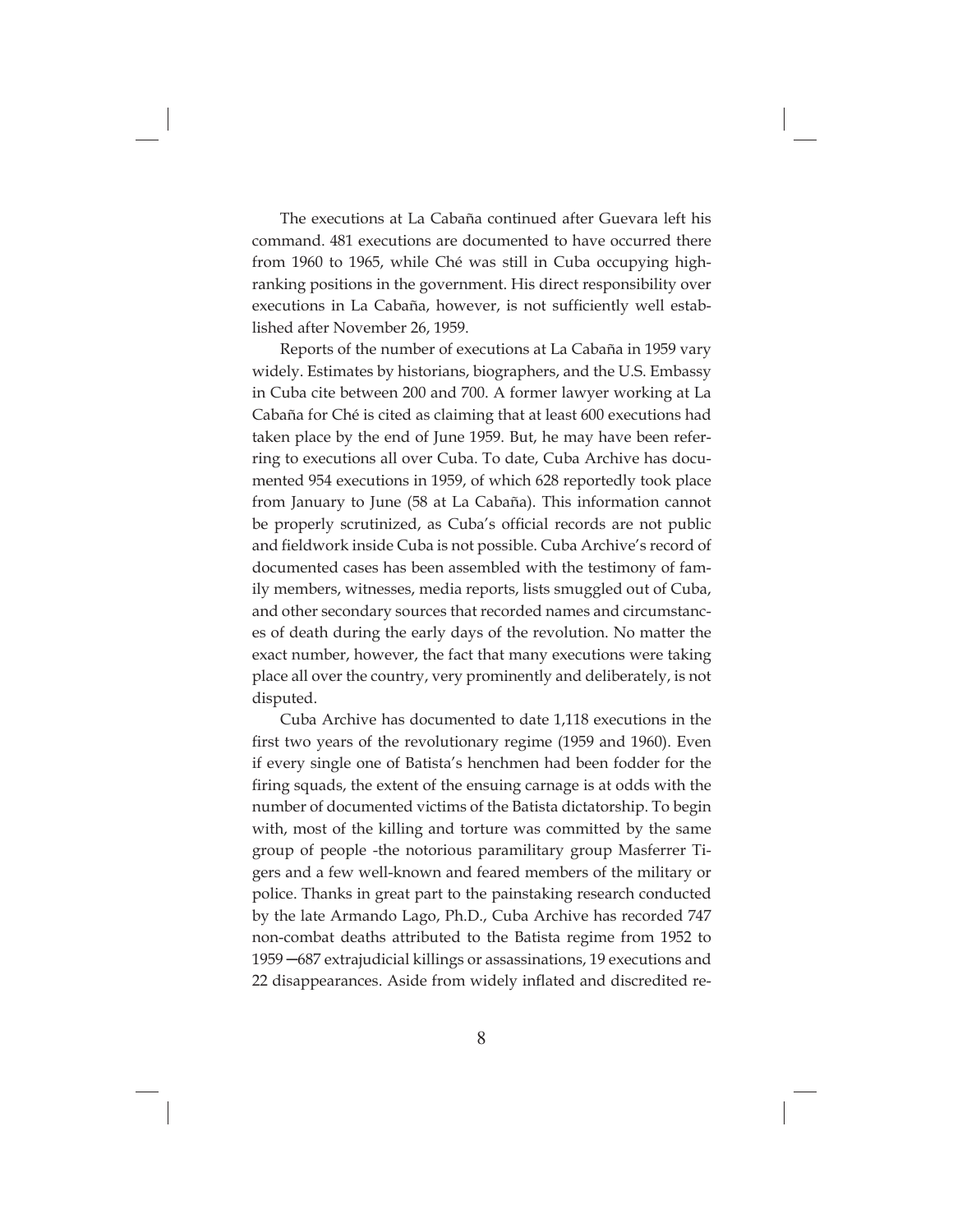ports in Cuban media sources in the early days of 1959, official and academic sources in Cuba have kept near absolute silence on this matter. The Cuban government has never published lists or reliable reports, probably with good reason; it appears that a victim-toperpetrator ratio would prove illogical.

The intention of Cuba's new leaders was deviously clear. Carlos Franqui, editor of the official newspaper *Revolución*, has reported that in a speech of May 18, 1962 at State Security offices in Havana, Ché Guevara stated: *"It is logical that in times of excessive tension we cannot proceed weakly. We have imprisoned many people without knowing for sure if they were guilty. At the Sierra Maestra, we executed many people by firing squad without knowing if they were fully guilty. At times, the Revolution cannot stop to conduct much investigation; it has the obligation to triumph."*

Ché also spoke bluntly to the international community on the matter of the executions. At the United Nations in New York, where he delivered a speech on December 11th 1964, he responded to persistent questions by famously declaring: *"Executions? Yes, we have executed, we are executing, and we will continue to execute."* What is not as legendary, but even more chilling, is that during the Cuban Missile Crisis of October 1962, he had been in favor of unleashing nuclear war in order to "build a better world," presumably from ashes. A few weeks after the crisis, fuming about the Soviet betrayal in removing the missiles, he told a British journalist that if the missiles had been under Cuba's control, they (meaning the Cuban leadership) would have fired them. In fitting fashion, the cost in millions of lives —Americans and Cubans— was an expendable price to pay to achieve his greater goal.

Ché's body count will likely never be known. Many people were killed in guerrilla uprisings he led in the Congo and Bolivia while countless died in uprisings and violent actions he planned and facilitated in Latin America. The totalitarian system he helped design and impose in Cuba has, in the last five plus decades, cost thousands more lives. Finally, not by doing, but certainly with his endorsement, the Communist model of his devotion has led to a death toll in the 20th century calculated at over one hundred mil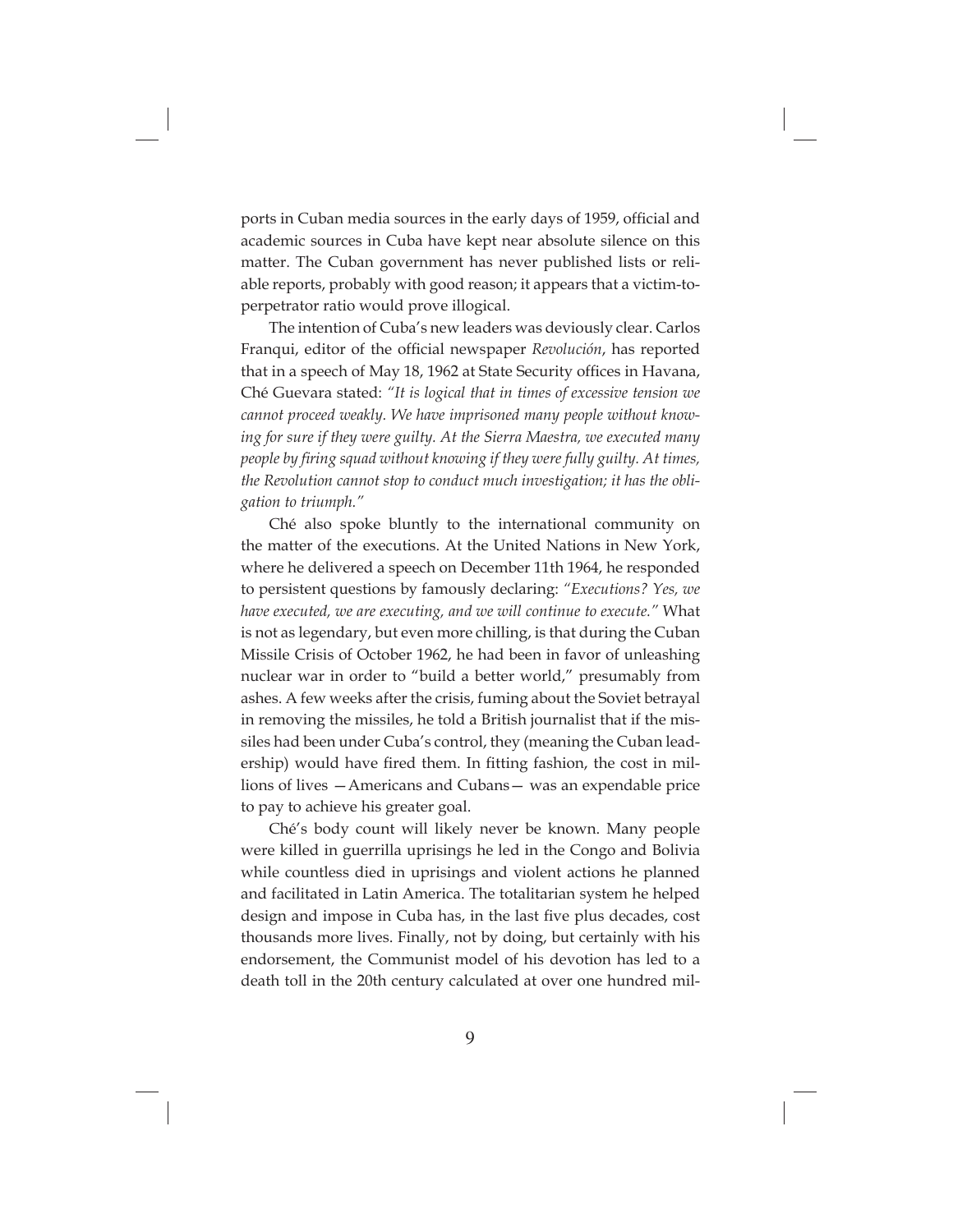lion -from the Soviet Union, to Eastern Europe, China, Cambodia, and beyond.

Whatever led Ché to his beliefs and actions is open to discussion. He seems to have been genuinely inspired to alleviate poverty and social injustices. Yet his compassion was remarkably selective; he had none for anyone who interfered with his ideas or worldview. Ample testimonial evidence suggests that he was deliberately anchored in disdain and hatred for those who didn't fit his dogmatic conceptions. The priest assigned by the Catholic Church to La Cabaña, a young Spaniard by the name Javier Arzuaga, had many conversations with Ché and attended most of the appeal hearings he presided. He recalls that Ché would often explain: *"The revolution cannot be made without killing and, to kill, it is best to hate."* In this he was consistent. Eight years later, this was still inspiring his vision of Communist revolution. In April of 1967 he wrote to the Tri-Continental conference, an anti-imperialist forum that had met in Havana in 1966 for the first time: "...we shall follow the perennial *example of the guerrilla, (…) hatred as an element of the struggle, a relentless hatred of the enemy, impelling us over and beyond the natural limitations that man is heir to and transforming him into an effective, violent, selective, and cold killing machine. Our soldiers must be thus; a people without hatred cannot vanquish a brutal enemy."* The problem is not as much what he believed, but that he imposed it at all costs and with frightful consequences. The tragedy is that he became a worshiped celebrity nonetheless.

Aside from trampling on the right to life, Ché also advocated and inflicted repression of many more fundamental rights. His uncompromising approach required the subjugation of the Cuban population. Brutalizing and silencing opponents and dissenters were, in his view, key elements for success. In 1959 he told Cuban leftist journalist José Pardo Llada: *"We must eliminate all newspapers; we cannot make a revolution with free press. Newspapers are instruments*  of the oligarchy." In 1961 he founded Cuba's first forced labor camp in western Cuba, at Guanacahabibes, to "re-educate" people who had committed "crimes against revolutionary morals." The "delinquents" were confined for drinking, vagrancy, laziness, playing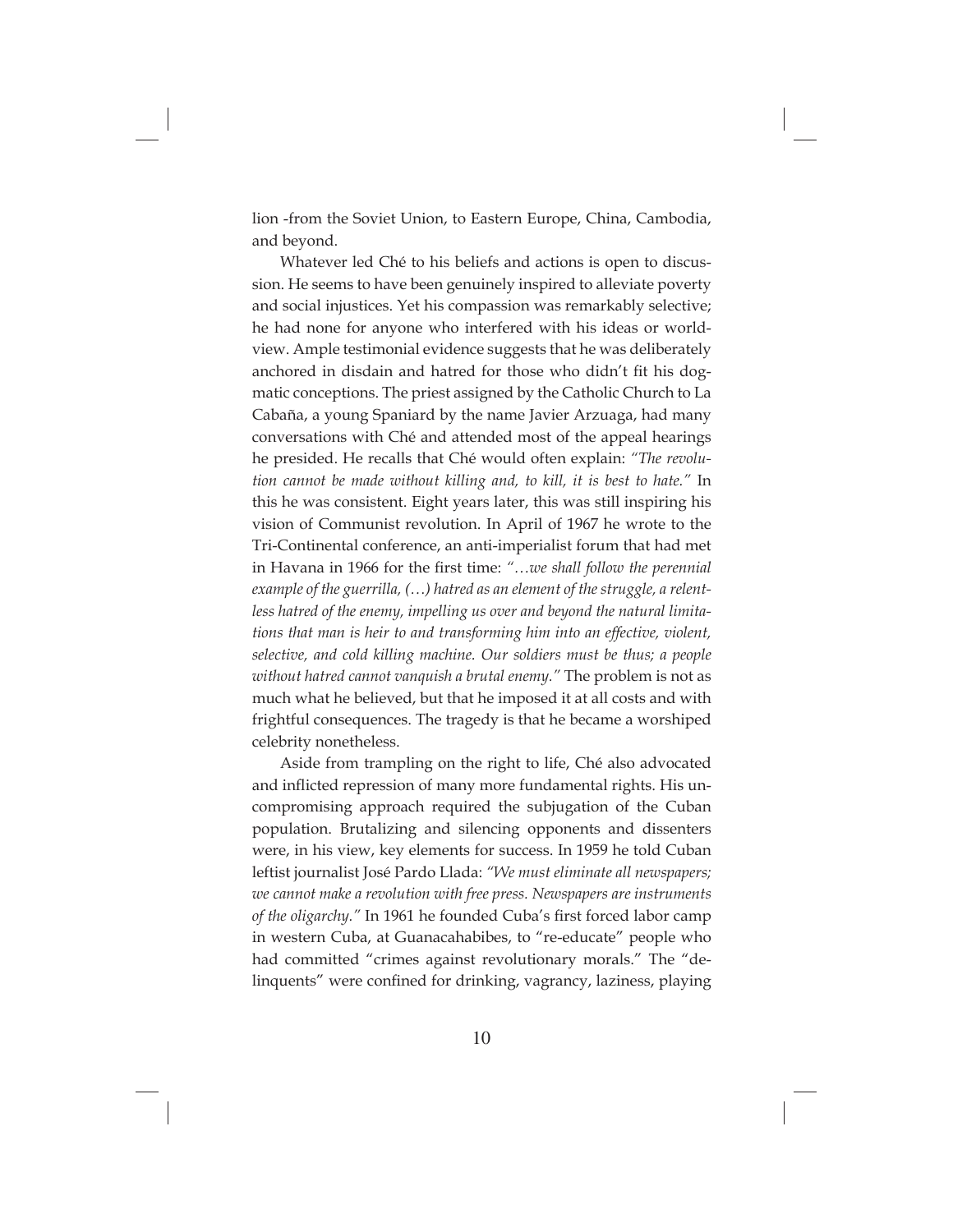loud music, practicing a religion, or disrespecting authorities. This later led to the establishment of hard labor concentration camps known by their acronym UMAP (Military Units to Assist Production) to hold homosexuals, Catholic priests, Jehova's Witnesses, practitioners of secret Afro-Cuban religions, and others considered "deviants" and "counter-revolutionaries."

Ché's ideal Communist "New Man" was to emerge through the eradication of individual freedoms and the concentration of power and resources in the hands of the Communist state apparatus. As head of Cuba's Central Bank, he oversaw the centralization of all economic activities and as director of the National Institute of Agrarian Reform, he led the confiscation of most land from its owners and started with the industries, which all ended in state hands. On June 26, 1961 he was emphatic on Cuban television: *"Cuban workers must get used to living in a collectivist regime and under no circumstances can go on strike."* He led the way, together with the Castro brothers, to banish free press, independent labor groups, free enterprise, practically all private property, and all political organizations other than the Communist Party. This was the model he sought to replicate abroad by leading or promoting rural guerrilla uprisings and exporting subversive violence.

Those who idolize Ché cannot even claim that he was a visionary of a better world, subsequently constructed by his inspiration. In fact, the debacle he left in his wake lasts to this day and has left Cuba in ruins, its people impoverished. From having the highest socio-economic indicators in Latin America in 1958, Cuba has steadily declined into one of the poorest countries in the world. Today, Cuba's GDP per capita is barely ahead of only Haiti in the Americas, and perhaps only because Cuba's methodology to calculate GDP ignores standard practice. A typical Ché t-shirt costs more than the entire monthly salary of a Cuban worker, which is an average of roughly US\$17.00. Absurdly, Ché t-shirts are sold in Cuba mostly to foreign tourists bearing hard currency from capitalist countries or Cuban citizens with access to hard currency remittances from exiled relatives ("gusanos" or worms, as those fleeing or dissenting were promptly labeled by revolutionary mil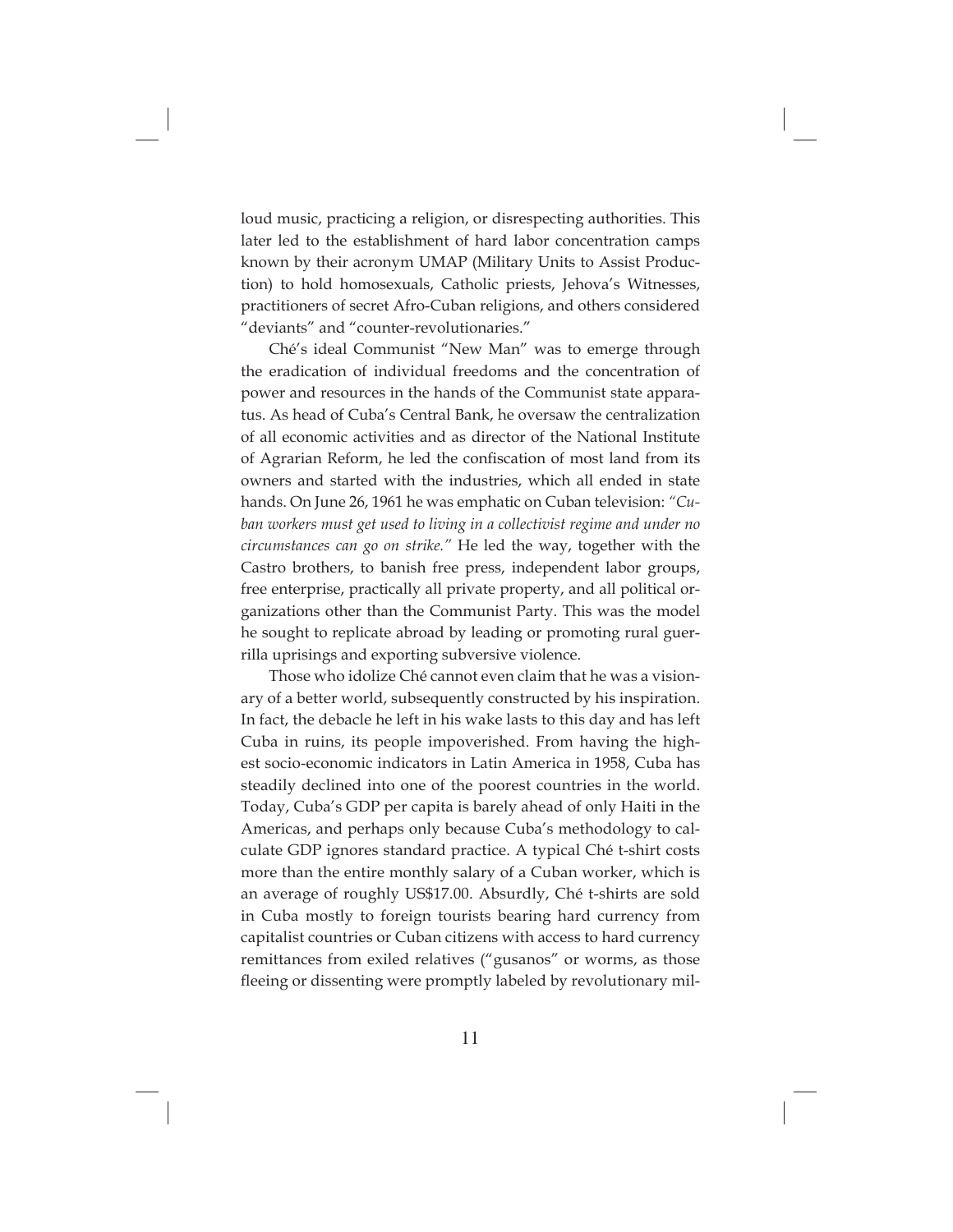itants). Clothes as well as food remain rationed for Cuba's citizens since Ché had his hand on imposing rationing on March 12th 1962 (by Law No.1015).

In reality, Ché's revolution, paid for with the blood of its countless victims, has never amounted to more than a deluded project imposed by a political dynasty initially by deception and manipulation of the masses, then by sheer terror and repression. Its economic sustenance has only been possible through the enslavement of its people and massive aid from willing political allies and naïve capitalist creditors who never get paid back.

#### **Ché's Message to the Tri-Continental Conference of the Organization of Solidarity of the Peoples of Africa, Asia and Latin America.**

*"While envisaging the destruction of imperialism, it is necessary to identify its head, which is no other than the United States of America. (…) We must carry the war into every corner the enemy happens to carry it: to his home, to his centers of entertainment; a total war. It is necessary to prevent him from having a moment of peace, a quiet moment outside his barracks or even inside; we must attack him wherever he may be, make him feel like a cornered beast wherever he may move. (…) This means a long war. And, once more, we repeat it, a cruel war. (…) Our every action is a battle cry against imperialism, and a battle hymn for the people's unity against the great enemy of mankind: the United States of America."* 

—Message "from somewhere in the world," made public in Havana April 16, 1967 by Prensa Latina news agency.

The distortion of Ché's legacy is not his doing. In the Sierra Maestra, thanks to his diary, we know he hid his beliefs and true intentions so the rebel movement could appear as moderate, to not hurt its chance for victory. More than a year after gaining power, on April 28, 1960, he went on Cuban television to deny the government's involvement in a guerrilla operation in Nicaragua and declared that he was not a Communist. But, once Fidel Castro came clean in April 1961 about his Marxist-Leninist plan for Cuba and had forged an open alliance with the Soviet Union, Ché proclaimed heartily that he was an avowed and staunch proponent of Communist totalitarianism and dedicated his travels to spreading the message and fortifying that mission with strategic and economic al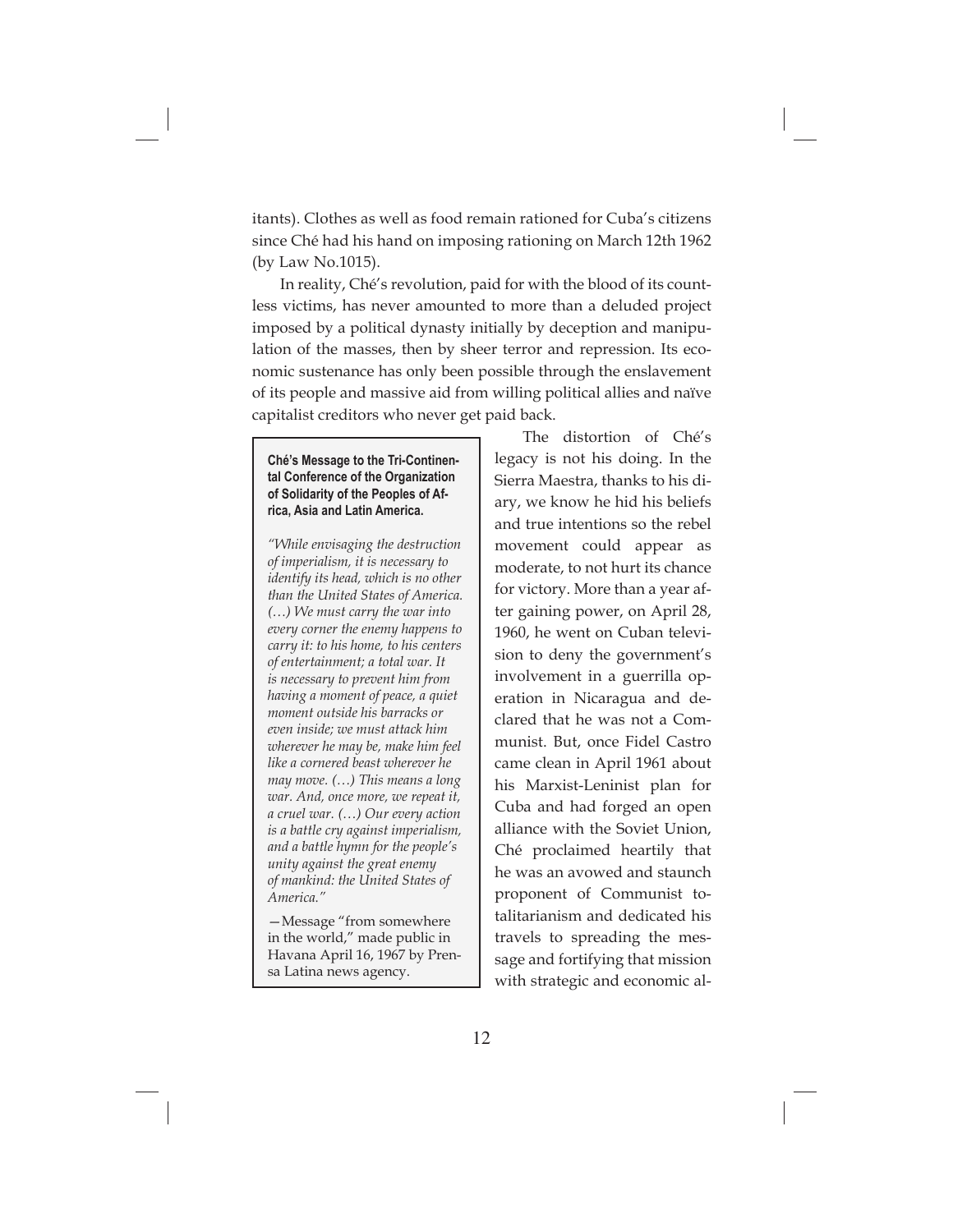liances. If there was still any doubt about Che's goal, his 1967 message to the Tri-Continental Conference, shortly before his death, passionately advocates the destruction of the United States.

In the era of mass consumption and mass media, Ché's "cool" capitalist merchandise. But, in the age of suicide bombers blowing up civilians in pursuit of fanatical quests, it may be worthwhile to give Ché his due. The anti-establishment 1968 generation that served as fertile ground for creating the Ché myth is long gone. Back then, his call for many more Vietnams may have sounded romantic; it was certainly less threatening and farther from home. Today, the fact that he wanted us killed should elicit at minimum, awareness, and at best, some reflection. To his victims we owe, at the very least, an acknowledgement.

#### **Ché's Victims**

Whereas everyone recognizes Ché, or his famous image, his victims are mostly unknown. Generally, they were killed in the prime of their lives and left scores of orphans. The pain and grief Ché caused lives in the hearts of many anonymous souls who carry a heavy burden in traumatized silence —a son who lost his father, a mother who lost her son, a wife grieving for her life's companion and struggling to raise a family alone.

Curiously, Ché's best-selling biographers dedicate hundreds of pages to even the most inane minutia of his life, but pay almost no attention to his victims. In his 410-page biography of Ché (in hardcover), Jorge Castañeda dedicates exactly six lines to the executions in the Sierra Maestra and eleven lines to the executions at La Cabaña, mentioning none of the individuals killed by name. With respect to any detail, this is the best Castañeda offers (p. 143): *"Justifi able as these executions may have seemed at the time, they were carried without respect for due process. Estimates as to their exact number vary…"*

Jon Lee Anderson is much more generous with the Sierra Maestra executions, quoting extensively from Ché's diary. He mentions over twenty cases, often with clarifying details. But, while his 768-page biography devotes 27 pages to Ché's childhood and adolescence and another 8 pages to his first love, only 4 pages of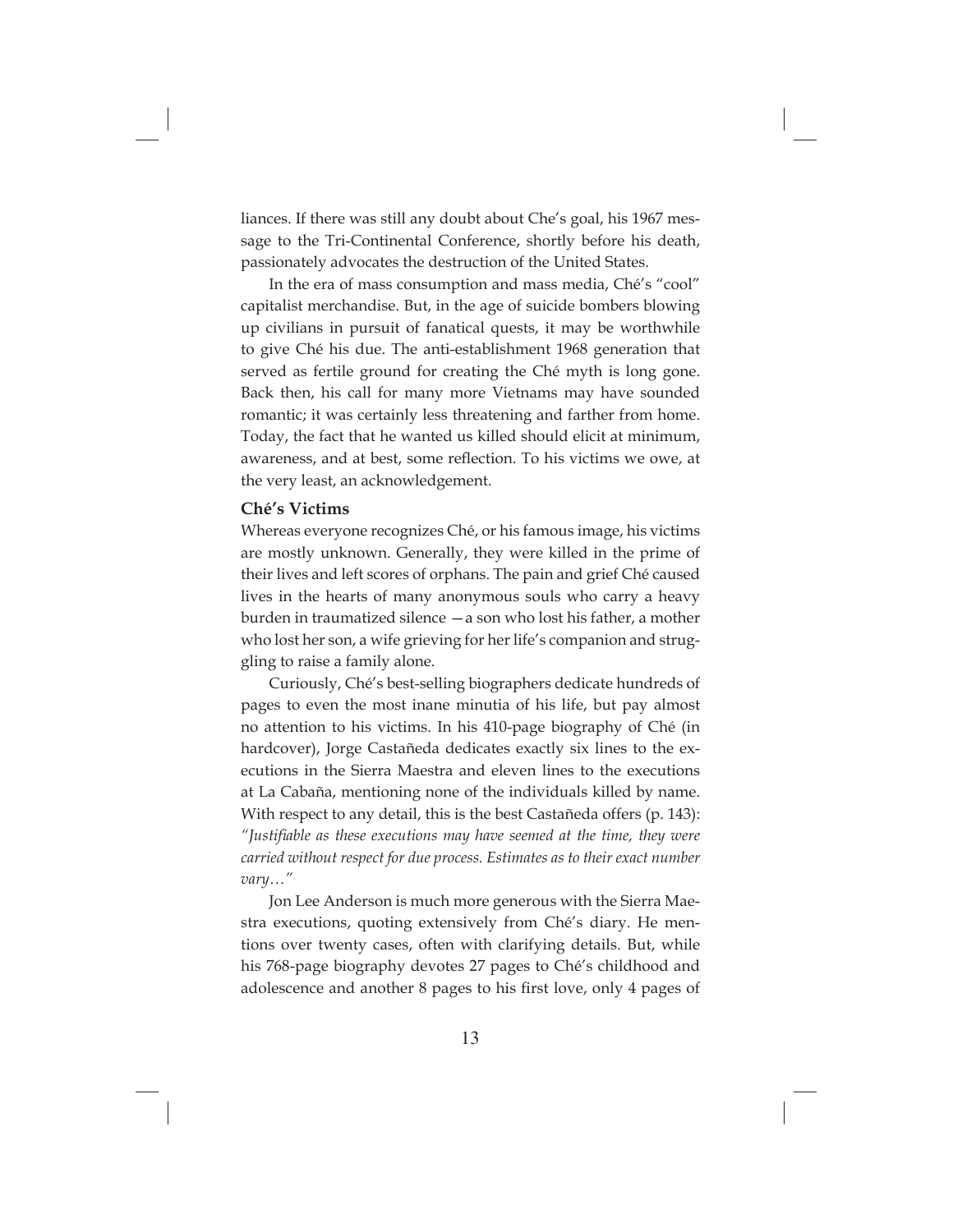the entire book deal with the revolutionary tribunals and executions at La Cabaña. Four additional lines scattered in the volume make passing references to the executions. To his credit, Anderson writes that Ché "as supreme prosecutor, took to his task with a singular determination, and the old walls of the fort rang out nightly with the fussilades of the firing squads." Plus, he exposes the lack of due process. Yet, he conveys, or at least never questions, the view that those who were executed were war criminals, torturers, and thugs of the Batista dictatorship. There is no reference to any of the human beings killed at La Cabaña, no mention of any attempt to examine any case tried there and no indication of the existence of any loved ones or any mention of and how these losses affected them.

Anderson mentions by name just two cases regarding the 1959 firing squads. One is that of Major Sosa Blanco, charged with, in Anderson's words "multiple acts of murder and torture." In fact, Fidel Castro had publicly promised that Sosa Blanco would pay with his life for the indiscriminate bombing of civilians in the Sierra Maestra. Sosa Blanco's trial, with two others, was famously held in a Havana stadium and the proceedings were nationally televised. But, the "guajiros" (peasants) brought from the mountains to testify against him were so clueless in their testimony and the trial was such an obvious and pathetic sham that Fidel Castro called it off midway. Sosa Blanco claimed that the charges were ludicrous, because he was in command elsewhere, had been to the Sierra Maestra just a few days, and had never ordered any attacks against civilians. He insisted there was evidence in the military's records to his favor. No matter, he was sent back to Ché at La Cabaña, promptly tried, and immediately executed. The affair was a national scandal that received ample coverage in the still existing Cuban media. It is recalled in many written accounts and was witnessed by many people alive today in exile who could talk without fear of reprisal. Anderson must have not made the slightest of efforts to look into it.

The other case mentioned in Anderson's "Ché" is that of the two Necolardes brothers, executed in the city of Manzanillo, and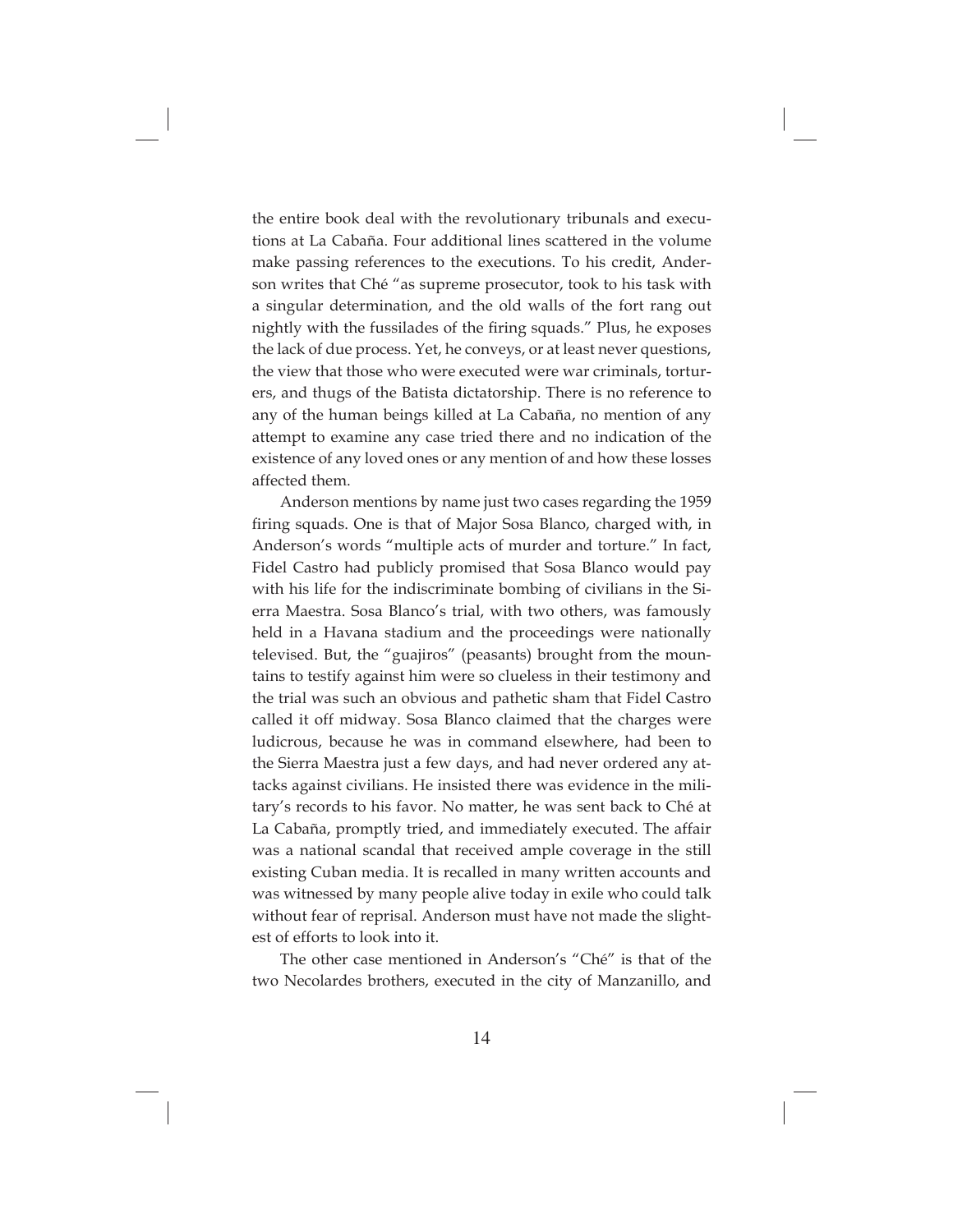not by Ché. In fact, two of three brothers, whose last name is misspelled in the book, were part of the infamous paramilitary group Masferrer Tigers that committed most of the tortures and gory assassinations during Batista's rule. Their boss and cousin, Rolando Masferrer, had left with the dictator. What Anderson doesn't mention is that a third brother, a high school teacher who was not involved in any political or paramilitary activities, was also dragged to the firing squad, perhaps on mistaken identity or maybe just for sharing the name for the sake of swift revolutionary justice.

In essence, Ché's clothing, appearance, archeological interests, asthma, sexuality, or correspondence with family members, have commanded almost exclusive interest, while the multiple lives he took and the trail of pain he caused to their grief-stricken families has mostly gone ignored.

Following are selected profiles of Ché's victims. All sources substantiating each case are listed in each record, searchable by name, at www.CubaArchive.org/database/.

#### **Eutimio Guerra**

#### **Executed February 17, 1958 at the Sierra Maestra mountains**

Guerra, a peasant who had joined the Rebel Army and served as a guide, had apparently become a collaborator with Batista's Army. Guevara's authorized published diary discusses Guerra's treason and execution, but not that it was he who shot Guerra. But, the private uncensored diary that Ché's widow made available to biographer Jon Lee Anderson adds the macabre details. According to Anderson, Guevara wrote of shooting Guerra with a .32 caliber pistol in the right side of the brain to solve an "uncomfortable problem," because no one wanted to do it. Witnesses to the events report that Ché then took Guerra's watch and other possessions and declared 'they are now mine.' Rebel Army Commander Jaime Costa witnessed Guerra's brief summary trial and confirms that the case against Guerra was so weak that even the head of the Tribunal, Ramiro Valdés, did not want to shoot him. When Ché shoots Guerra, Costa hears him say for the first time a phrase he would come to famously coin: *"When in doubt, execute."*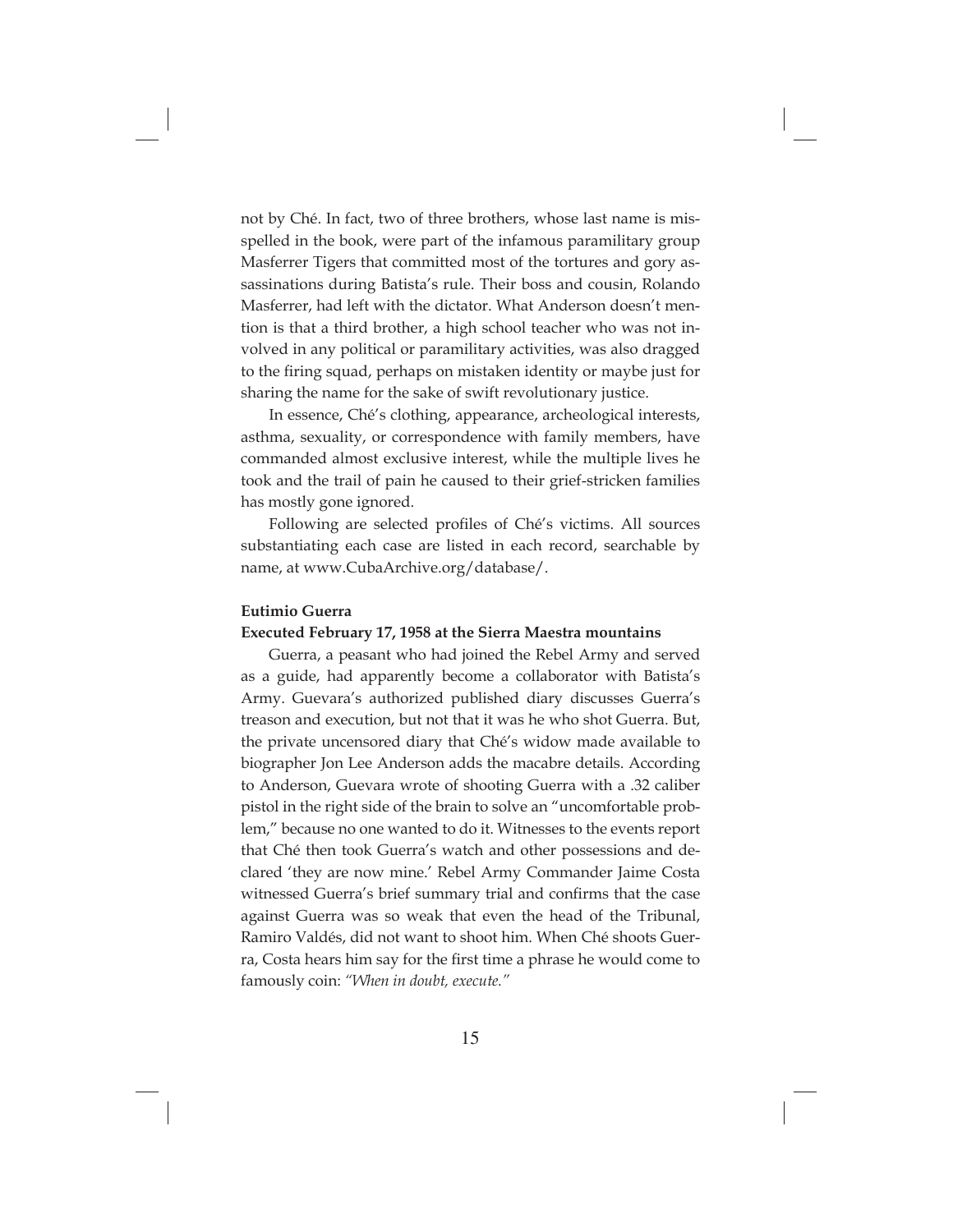# **Domingo Álvarez Martínez Age 39**

#### **Executed by firing squad on January 4, 1959 in Santa Clara**

Member of the Armed Forces of Cuba working for the Military Intelligence Service (SIM). Ché signed his death sentence before leaving for Havana, for alleged war crimes. He was executed without a trial in the presence of his 17 year-old son. He left a wife and two sons, ages 17 and 21.

#### **Miguel Ares Polo**

**Age 27**

### **Executed by firing squad at La Cabaña Fortress Prison on February 6, 1959**

"Miguelito" was a member of the National Police Force. He had been a policeman for just two to three months before the triumph of the revolution. His family insists he



had nothing to do with politics and did not commit any atrocities. While he did not belong to any political group, he had helped friends in the resistance who sold bonds to support the Rebel Army and had assisted a close friend in hiding arms. The latter, however, turned him in to the new revolutionary government. On January 8th he was detained and taken to La Cabaña Fortress Prison. When he arrived, the men who had to process him did not even know how to write. He sat at the typewriter and filled out his own record.

Miguel was sentenced to death on what he consistently insisted were fabricated charges; he reported never having even seen the witnesses. One of his sisters was allowed to attend the appeal, presided by Ché Guevara, in the early morning hours. When his sentence was confirmed, she shook Ché by the shoulders and told him: *"My brother is innocent and he is no traitor. You communists, you are the traitors."* Ché's eyes widened and his bodyguard put his rifle over her shoulders, to make her back off. Miguel was immediately led to his execution. He refused a blindfold.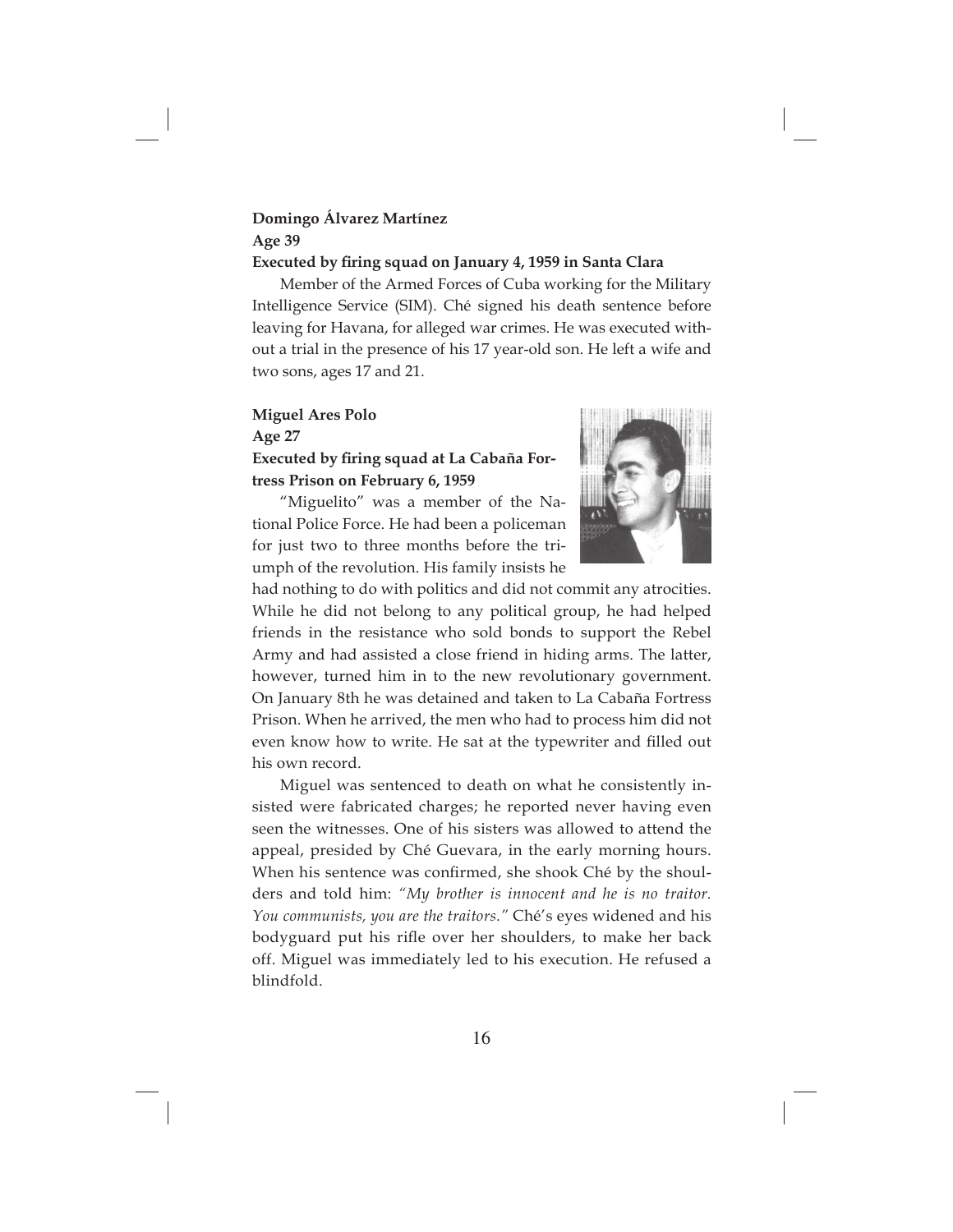Father Arzuaga, the priest at La Cabaña was with Miguel until the end. They had become close, as Miguel had attended Catholic school and would help the father deliver communion to the prisoners. Miguel had forgiven his accusers. Before he died, he passed under the door of his cell for delivery to his sister a small book he had kept on the life of Christ. On the front pages, he had written words of forgiveness for those who had falsely accused him, writing that he prayed for his friend who betrayed him and begged mercy for the prosecutor at his trial. He added this message: *"A coward dies each new day, the brave die just once."*

The morning of his appeal hearing, February 5th 1959, one of Miguel's sisters went to La Cabaña and stood out front, by the entrance where the rebel soldiers came and went. She was there for a long time and it was cold. A soldier came over, offered her a blanket and asked if she had a family member there. When she told him about her brother, he reported to her that he had been selected for his firing squad, but had refused because he would not shoot an innocent and unarmed person. After the execution, one of Miguel's sisters went to a Havana newspaper to denounce the injustice. She was told that, although Miguel might have been innocent, "the Revolution could not be attacked."

In October 1961, Miguel's family was getting ready to leave Cuba for exile when his sister heard a loud shattering sound. A print of the Sacred Heart had crashed down; Miguel had brought it home from school when he was young and his mother had framed and hung it on a wall. The glass was in pieces, so she rolled up the print and decided to take it with her, hiding it under her clothes in her suitcase. `The government only allowed people to take a certain list of essential personal belongings, so she was afraid it would be confiscated. But, when the bag was searched at the airport, the guards missed the print. Today, the Sacred Heart hangs on the wall at her home in Miami.

For nearly 50 years, the Ares family had not spoken publicly about these traumatic events. Invited to give their testimony, they shared their painful memories with a sense of duty to tell the truth.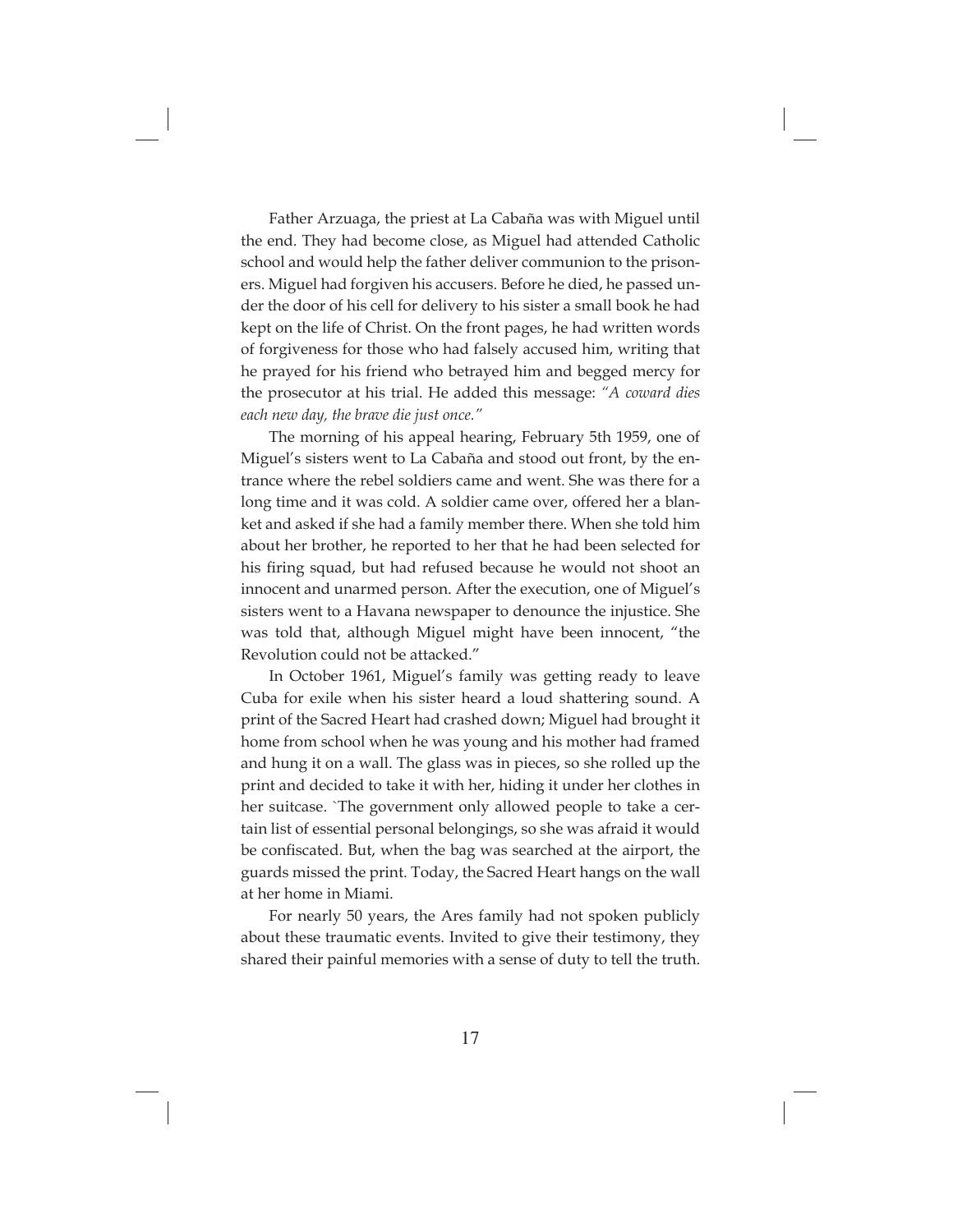### **José de Jesús Castaño Quevedo Age 44 Executed by firing squad at La Cabaña Fortress Prison on March 7, 1959**

Castaño, a First Lieutenant of the Army, spoke several languages and was a renowned international expert in criminology and Communism. His father had also been in the military.



Castaño had forged a military career, rising from Assistant Director of Military Intelligence (SIM - Servicio de Inteligencia Militar) to Deputy Chief of the Bureau of Repression of Communist Activities (BRAC), which traced Communist activities in Cuba and in Central and South America. He was only in charge of research and investigations, but the BRAC had become a feared agency during the Batista regime. As the revolutionary war heated up, its agents tracked members of the resistance, some of whom ended up tortured and killed.

After Batista fled the country, Castaño presented himself to the High Command who took over the Armed Forces. He was told there should be no problem with him and sent home. But, he was soon arrested and sent to La Cabaña. A revolutionary tribunal there sentenced him to death after a summary trial. Castaño's wife and daughter, the only family members allowed to attend the trial, and others who were present report that no evidence of specific crimes attributed to him had been presented. Nonetheless, he was charged with "murder, abuses, torture, rape and theft." The family reports that seven or eight members of the opposition movement 26th of July tried to give testimony of how Castaño had helped them, but were turned away. They saw how the witnesses presenting fabricated charges were being instructed to lie.

At his trial, Castaño reportedly stated: *"I did not serve the Batista dictatorship; I only worked against the Soviet infiltration of my country."* The news of his death sentence provoked a loud public outcry and protests by influential public figures, the Catholic Church, the U.S. embassy, and others. But, after a brief appeal hearing, Guevara gave orders to execute him at once. He rejected an offer of the U.S.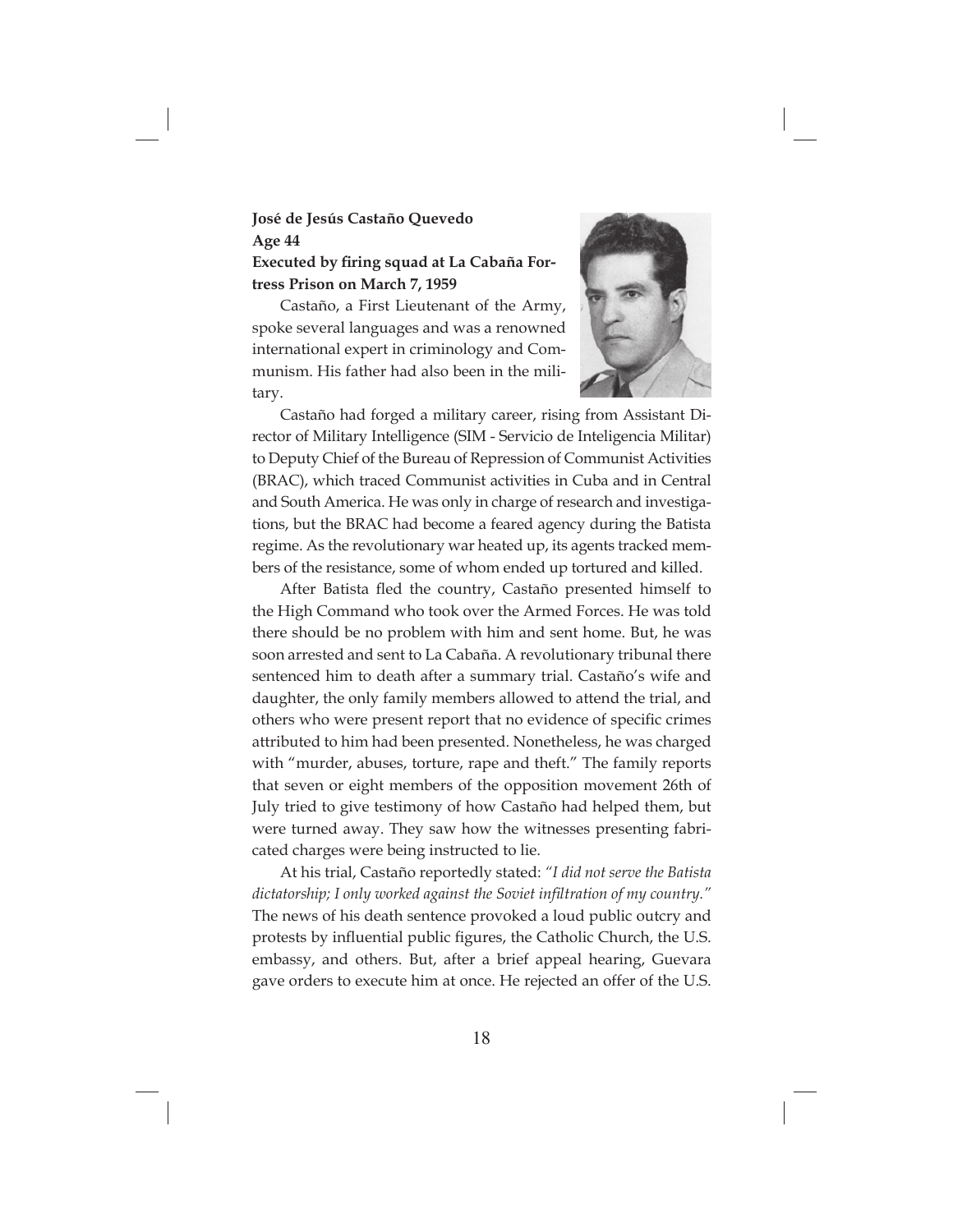government to exchange him for three top Batista officials who had fled and were well known to have committed crimes. As the firing squad waited, the head of La Cabaña's tribunals, Duque Estrada, asked the priest at La Cabaña to accompany him to see Fidel Castro. He requested that the case be tried again on grounds of insufficient evidence. Fidel was giving a speech and signaled his agreement. Castaño was told he would not be executed that night. When Fidel finished his long speech, in the middle of the night, he called Duque Estrada for more details. When he heard that Ché wanted Castaño killed, he ordered the execution to proceed. Castaño was immediately executed, at around 3:00AM.

Castaño left a wife, a daughter, age 16, and two sons, ages 18 and 19. Ché is said to have taken possession of all the BRAC's files; there were rumors that he had them burnt. Javier Arzuaga, the priest for La Cabaña, remains convinced that Castaño was an honorable and duty-bound man innocent of any crimes. He was familiar with the charges, attended the trial and appeal hearing, had long conversations with Castaño, and was with him at his execution. He believes Ché Guevara and the Cuban Communist Party wanted Castaño killed at all costs.

Philip Agee, the former CIA agent who retired in Cuba, is said to have revealed that Castaño had been the BRAC liaison with the CIA station at the U.S. Embassy. The CIA Chief of Station, on learning of Castaño's death sentence, sent a journalist collaborator who had interviewed Ché in the Sierra Maestra to plead for Castaño's life. Ché asked him to tell the CIA chief that Castaño was going to die, if not because he was an executioner of Batista, then because he was an agent of the CIA. Upon hearing this, Agee relates that the CIA Chief of Station, declared : "*This is a declaration of war.*"

# **Raúl Clausell Gato**

### **Age 33 Executed by firing squad at La Cabaña Fortress Prison on March 15, 1959**

Clausell was a Sergeant in the National Police Force. He came from a long line of ca-

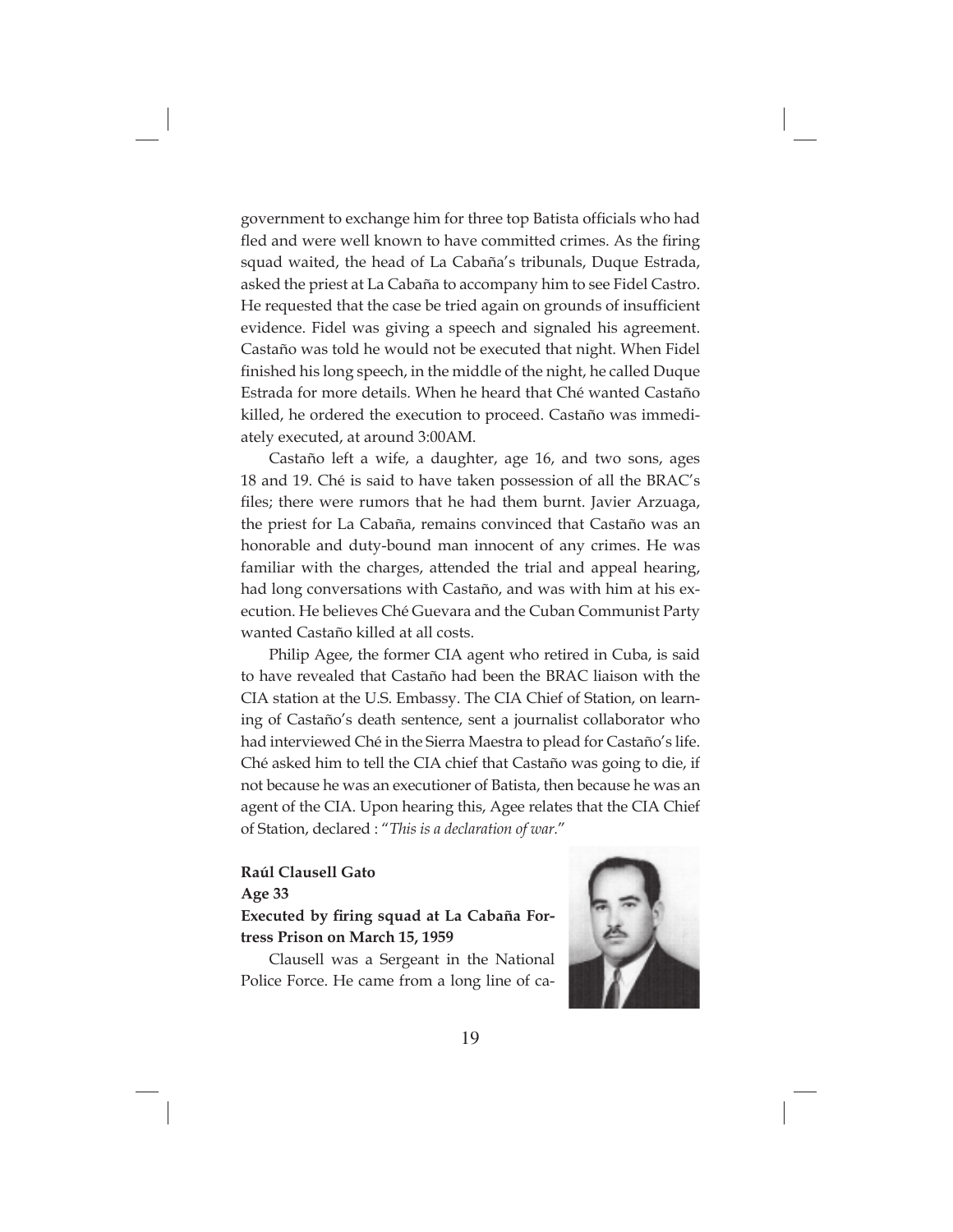reer police officers going back a generation and was serving as a policeman prior to Batista's takeover. His brother and several cousins were also policemen. Divorced, he had a nine year-old son. In mid February, soon after the new government took power, Raúl was arrested and taken to La Cabaña prison.

His sister and former wife attended his trial and the appeal. They witnessed how a group of men was kept in a separate room and given instructions on what they had to testify. When the designated witness was brought forth and asked "Who is Clausell?" he pointed to someone else. He was still sentenced to death. The appeal was the following day and he was executed immediately after the hearing.

The family was devastated by Raúl's unjust death. His young son was traumatized. His parents' lives were, in their daughter's words, *"destroyed."* One of his sisters shared her pain: *"I always think that my tears don't matter, because I was young and better able to overcome this horror. But I can never forgive my parents' tears."* She adds: *"I could relate so many things we endured, it seems almost endless."* Among those awful things, their cousins Angel and Demetrio, who were also policemen, were executed as well.

The family did have one very lucky break. Raúl's brother, also a policeman, was being held at El Morro prison. The prosecutor was calling for the death penalty for him. But, his trial was delayed and he was transferred to Boniato prison in Santiago. Surprisingly, he was tried by a civilian court, which absolved him. He was released after having served one and a half years of prison.

#### **Angel Maria Clausell García**

**Age 35**

### **Executed by firing squad at La Cabaña Fortress Prison on April 29, 1959**

A Sergeant in the National Police, he had been sentenced to 30 years in prison for what the family claims were false charges. The night before his scheduled transfer to Isla de Pinos prison, he was taken from his cell and executed without explanation.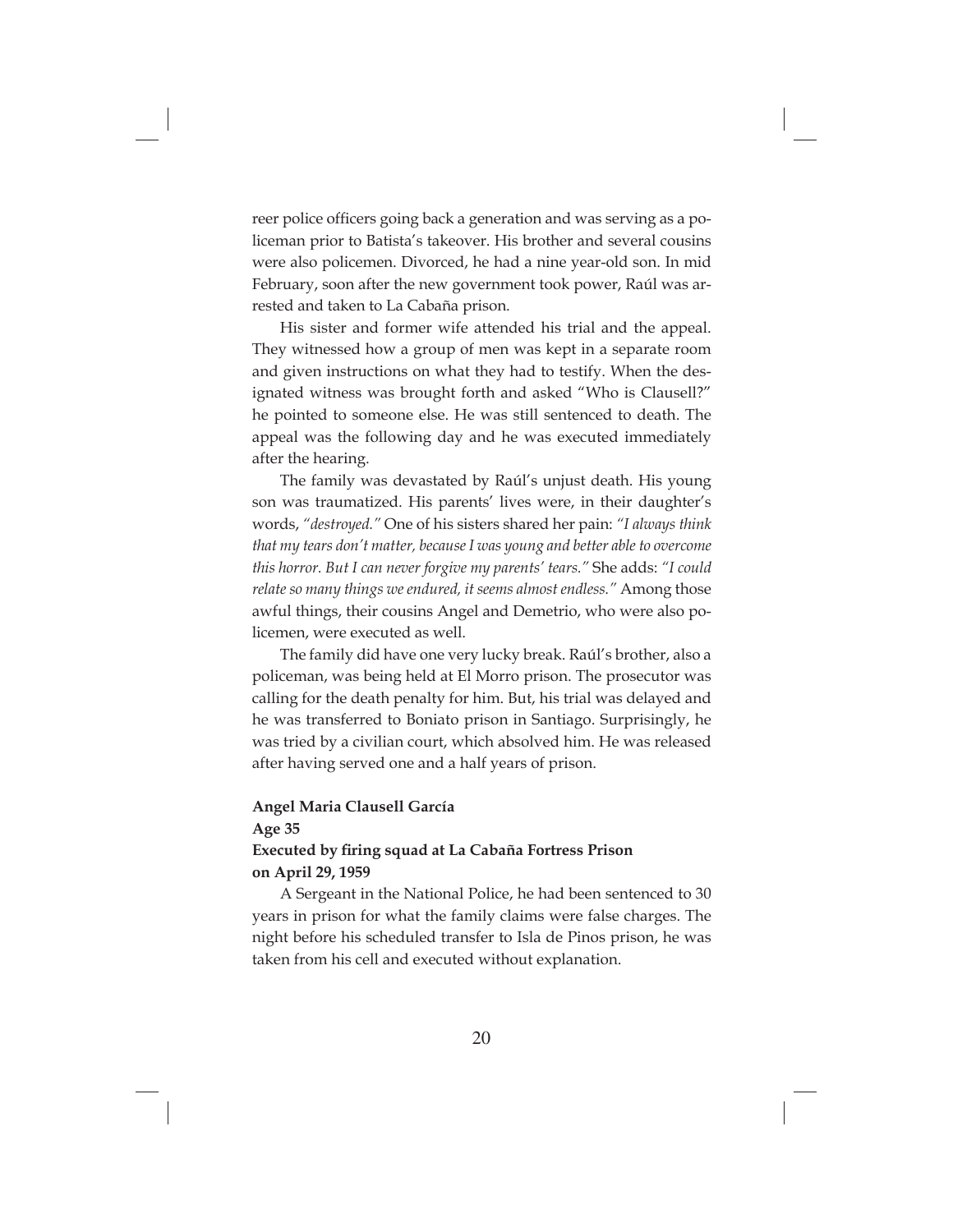### **Demetrio Clausell González Age 21 Executed by firing squad at La Cabaña Fortress Prison on February 1, 1959**

A guard in the National Police, he was executed on charges of having gunned down a member of the 26th of July movement.

### **Fidel Díaz Merquías Around 50 years old Executed by firing squad at La Cabaña Fortress Prison on April 9, 1959**

Díaz was a career member of the military working as an Assistant in the Military Intelligence Service (SIM) for the area of Bauta, province of Havana. Several members of his family were also in the military, including a brother who had retired long before the triumph of the revolution.



When the revolution rose to power, Díaz told his family he saw no need to hide or leave the country, since he had committed no crimes. But, he was soon arrested and accused of murdering a resistance member whose body had been found near Mariel, where his family was from. At first held in Mariel, he was confident he would be released once the investigation proved his innocence. Instead, he was sent to La Cabaña prison, tried, and sentenced to 25 years. When his younger sister visited, she would return home traumatized by the insults and harassment by the guards.

Unexpectedly, the family received news one day that Díaz had been executed. One of his brothers, Cosme, who had also been in the military, had been arrested at his post in Camaguey. Later sent to Isla de Pinos prison, he did not have a trial for three years and was released when his case was reviewed.

Díaz left a widow and a son and five more children from other mothers. Five decades later, the extended Díaz family reports still living with a huge sorrow and sense of loss.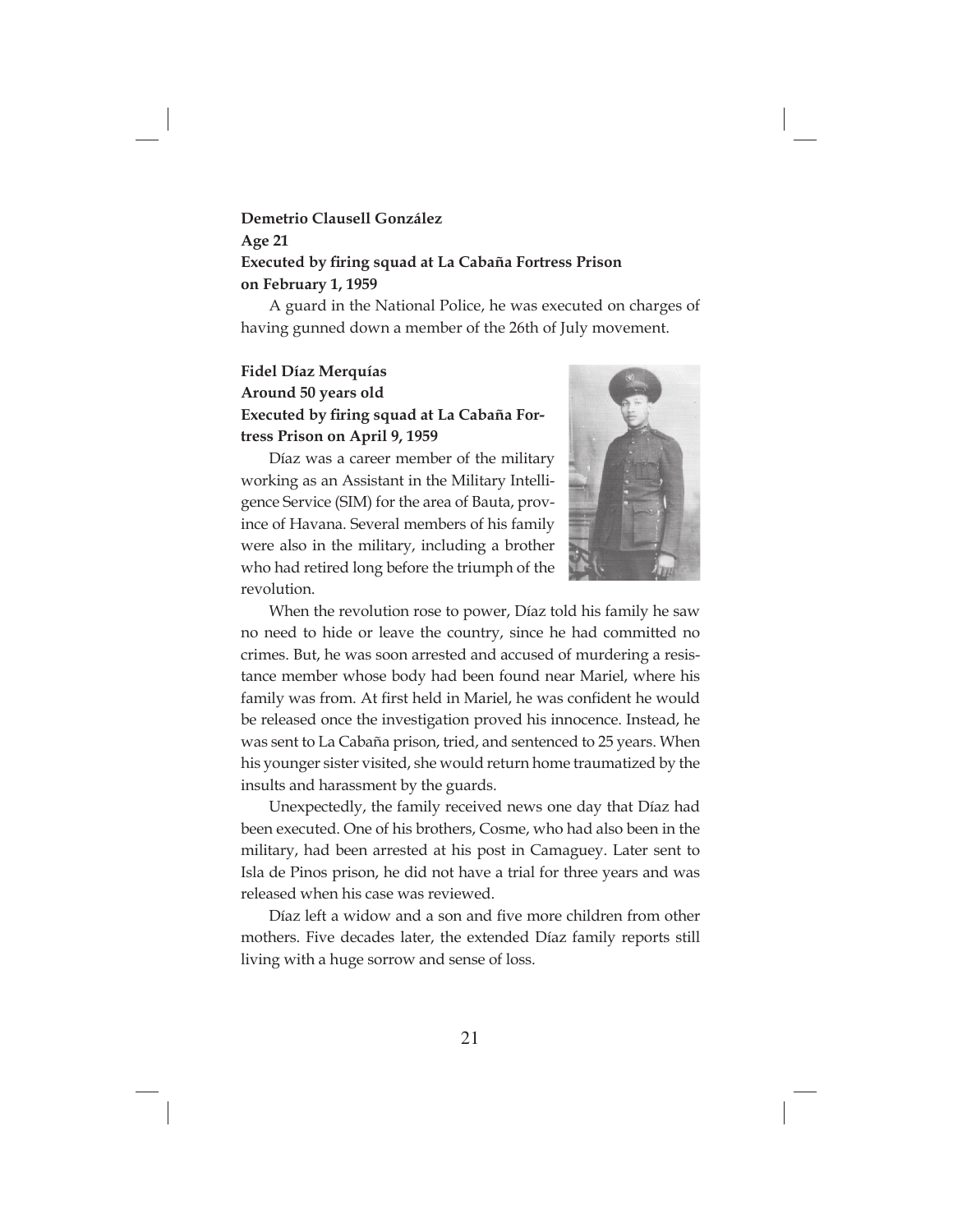#### **Ariel Lima Lago Age 19 Executed at La Cabaña on February 18, 1959**

When Ariel was only 17 years old, he joined the resistance against Batista as part of the 26th of July movement. In mid-1958, he was captured by forces serving under the infamous Chief of Police, Esteban Ventura.



Allegedly, Ariel had been forced to inform on his co-conspirators after they told him they would rape his mother. His sister reports, however, that when Ariel was shown evidence of communist infiltration in the 26th of July movement, he started to collaborate with police willingly.

As soon as the new revolutionary government took over, it ordered Ariel's arrest. They captured him in Pinar del Río, where he was trying to find a boat to flee the island. Sent to La Cabaña prison, a revolutionary tribunal sentenced him to death. The priest at La Cabaña pled on his behalf with Ché Guevara, citing his young age. But, at the appeal hearing, Ché ratified the sentence. Ariel's mother threw herself on the floor and begged Ché for her son's life. Mockingly, he told her to talk to the priest, who "was a master at consoling people."

As Ariel awaited his execution, Guevara told his mother that his life would be spared. That evening she went home elated to celebrate the news with the family. Early the next morning, the family was stunned that the newspaper prominently reported Ariel's execution together with that of Major Jesús Sosa Blanco on charges of war crimes. The family was later told that Raúl Castro had visited La Cabaña and demanded that Ariel and Sosa Blanco be executed immediately. But, the matter is marred in speculation. The traumatized family insisted on retrieving Ariel's body for burial, but was not allowed to hold a funeral and had to bury him immediately.

Aside from his parents, Ariel left a sister, age 17, and two brothers, ages 15 and 11. Tragically, two years later, Ariel's younger brother, José Antonio –only 17 at the time- was accused of counterrevolutionary activities and sentenced to 12 years of prison.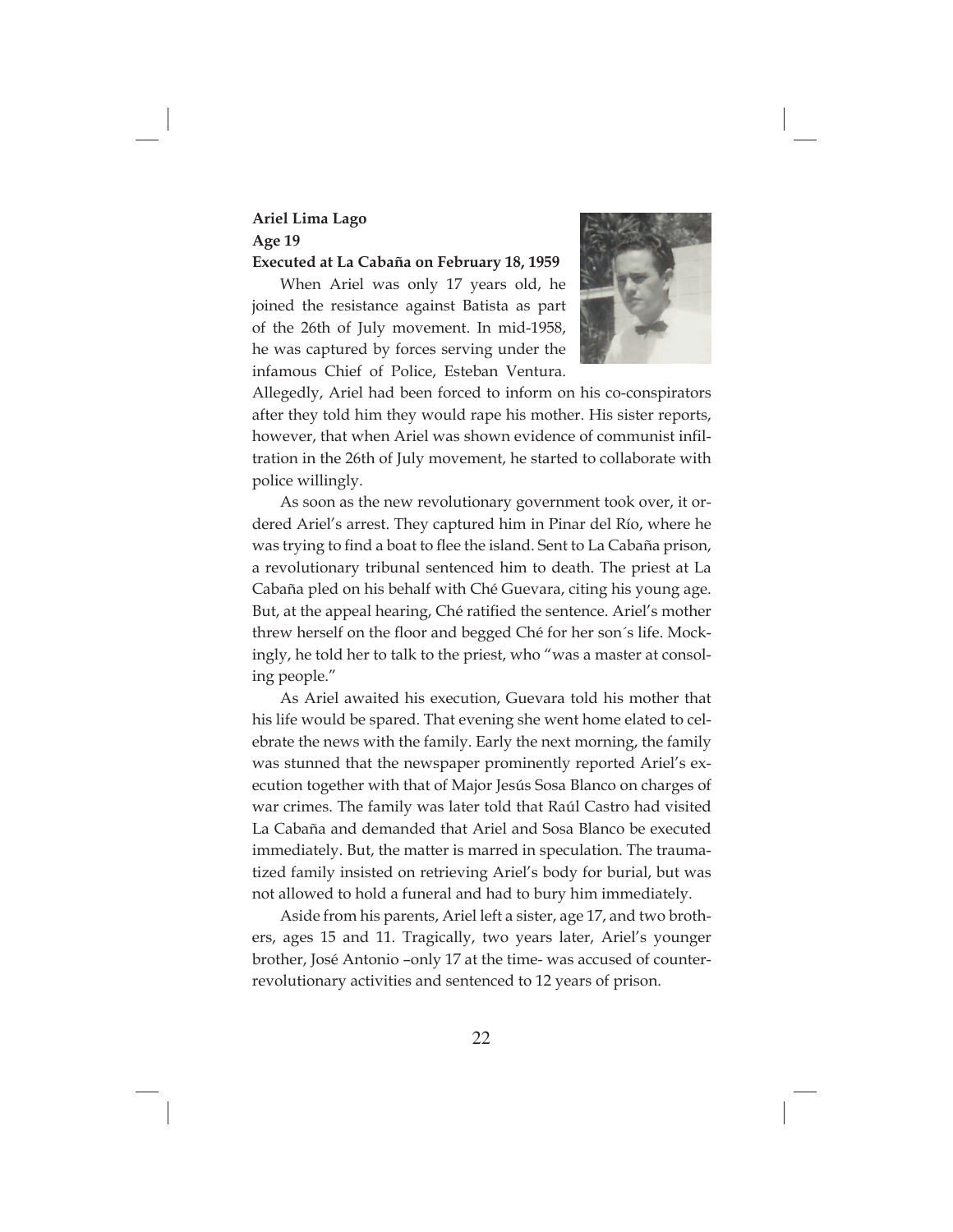### **Rafael García Muñiz Age 23 Executed by firing squad at La Cabaña Fortress prison on March 18, 1959**

García Muñiz, newly married, was part of the National Police Force. He had been a policeman in the radio patrol car division for just six months when the revolutionary government came to power. His family insists he



had committed no crimes and had performed his duty faithfully. Finding no need to go into hiding, he reported for duty to the new revolutionary authorities immediately after Batista fled the country. But, he was arrested on the spot and sent to La Cabaña Fortress Prison.

Accused of murdering three members of the 26 of July movement, his family claims the charges were fabricated. His brother Sergio went to see Ché to plead for his life, accompanied by a family friend who knew Ché from their time together in the Rebel Army. They explained that Rafael was innocent and that killing him would be a mistake. Guevara responded that no one would be forgiven and that he would have to die "for having worn Batista's blue uniform" (traditional police force uniform of the Republic of Cuba).

At his trial, Rafael was absolved for lack of evidence, but quickly presented for a second summary trial with a prosecutor eager to prove his guilt at all costs. Sentenced to death, Guevara presided the appeal hearing and promptly ratified the sentence, having him immediately executed without saying farewells to his family. The body was not released to the family for burial and a death certificate was never provided.

### **Cornelio Rojas Fernández Age 59 Executed by firing squad in Santa Clara on January 7, 1959**

Rojas was Lieutenant Colonel and Chief of Police of Santa Clara. He came from a line of

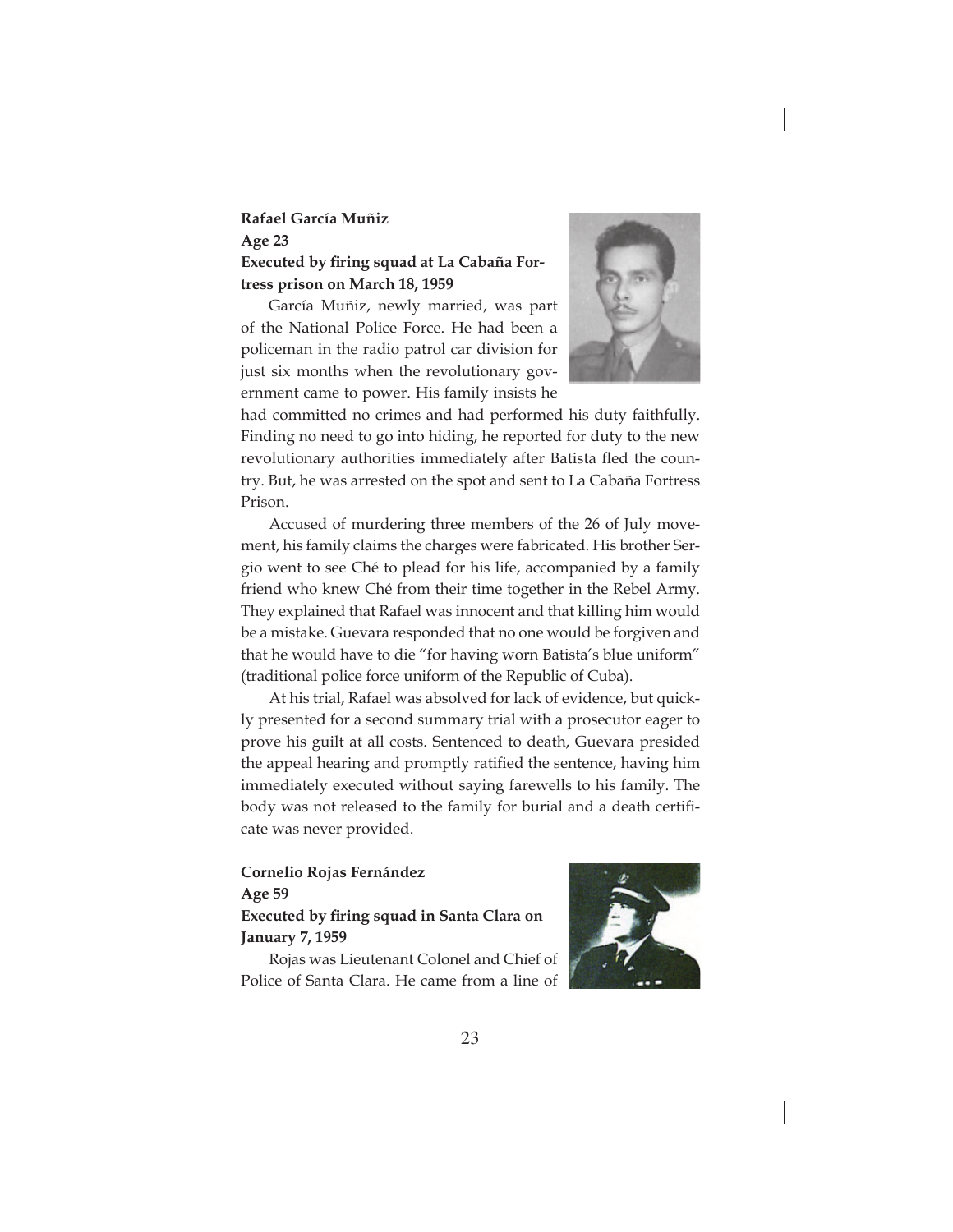distinguished generals of the independence wars against Spain. His father, grandfather, and other members of his family were part of the police force or the military. He had attended the Military Academy and risen through the officer ranks well before Batista came to power. Among his previous assignments, he had served as Inspector General of Cuba's National Police.

On January 1, 1959, when the revolutionary forces rose to power, Rojas was Chief of Police for Santa Clara. He was immediately arrested. The family knew he had disappeared, but did not know his whereabouts.

On January 7th, 1959, armed revolutionary forces surrounded their home and burned a family car. His wife and daughter were watching television when unexpectedly the programming was interrupted to transmit his execution. It was the first of many that would be televised to the nation. In horror, his daughter went into labor prematurely. Not allowed to leave the house to go to a hospital, she delivered her son on her father's bed.

Ché Guevara had ordered Rojas' death before leaving Santa Clara to take command of La Cabaña in Havana. There had not been a trial and his family has never known of any specific charges against Rojas. At his execution, he behaved with great dignity in front of the firing squad, refusing a blindfold and declaring in a firm



voice: *"Viva Cuba. 'Muchachos,' you now have the revolution. It stays with you; don't lose it. I am now at your command."* Then he gave the order to fire.

He left a wife, a daughter (married to a policeman), and four sons, who were in the military. The featured collage appeared in a widely circulated magazine in Cuba. Many members of the media had been invited to witness the execution.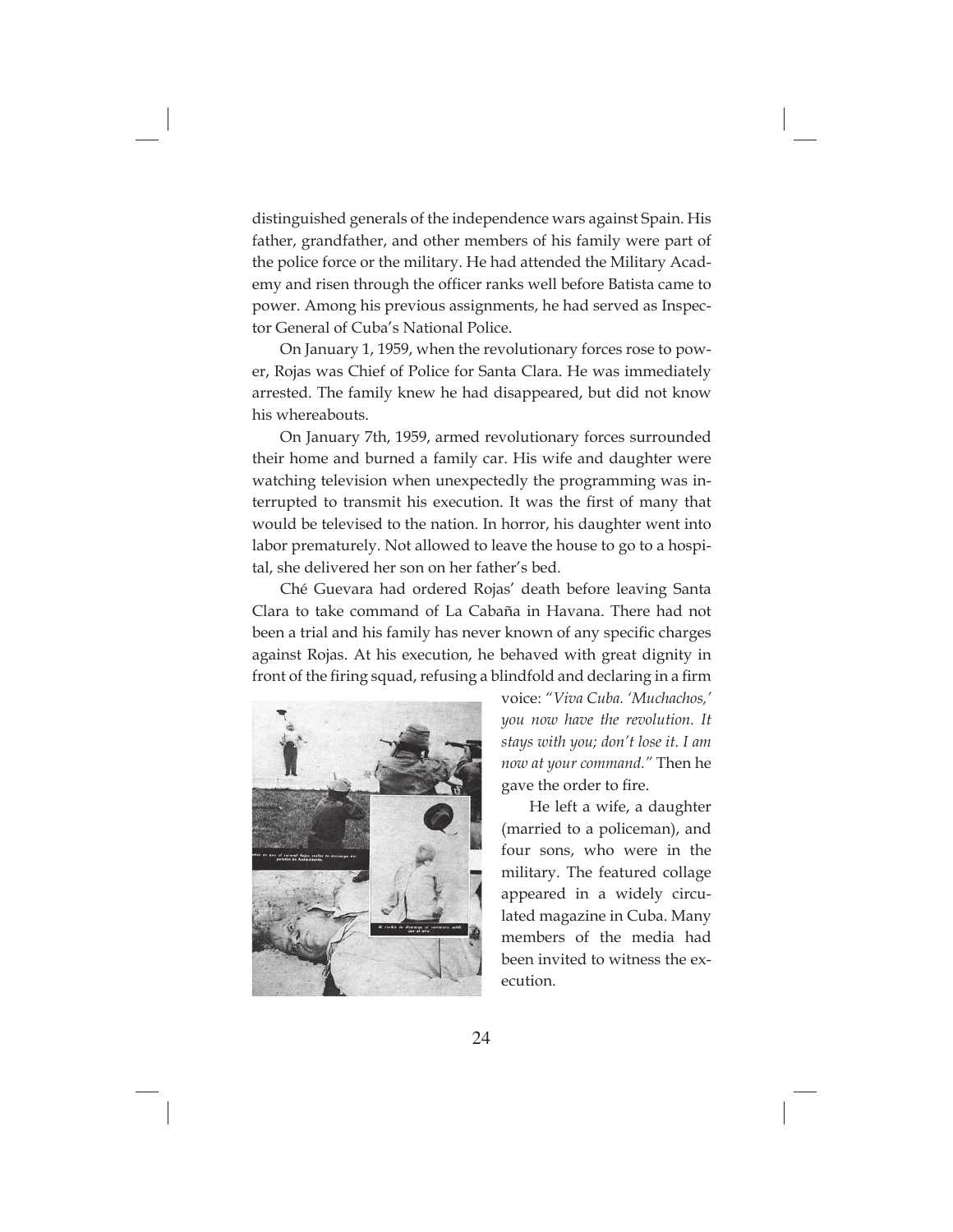### **Lists of documented victims of Ché Guevara in Cuba in 1959 Work in Progress (Updated May 6, 2011).**

Guevara was in command of Santa Clara from January 1st until the afternoon of January 3rd. Before leaving, he reportedly ordered the death penalty of those listed below but executed afterwards. He was then in command at La Cabaña until November 26, 1959, although he traveled overseas from June 4th to September 8th. Reportedly, he signed execution orders carried out afterwards.

Cuba Archive stands by its best efforts to collect credible information and report its findings with the highest standards of objectivity and transparency. The accuracy of each case record, however, only reflects the precision of the sources from which the information was obtained. The following list includes cases documented with primary and/or secondary sources, therefore, the accuracy of the information varies amongst cases. All cases listed, however, are considered to have sufficient grounds for reporting. The lists that follow are not believed to represent a complete record of actual cases; they merely reflect the cases for which information has been obtained and processed as sufficiently credible. For details, including all sources used to document each case, see: www.CubaArchive. org/database/.

### **22 executions by the Rebel Army in the mountains Documented to date (work in progress)**

**3 executed for deserting the Rebel Army**

- **René Cuervo.** August 1957.
- **Aristidio.** October 1957.
- **Pedro Guerra.** June 26, 1958.

#### **8 executed for collaborating with the Batista Army**

- **"Chicho" Osorio,** local peasant. 1/17/1957.
- **"El Negro" Nápoles,** local peasant member of the Rebel Army. 2/18/1957.
- **Eutimio Guerra,** local peasant member of the Rebel Army. 2/17/1957.
- Two unidentified peasants, April 1957.
- **Filiberto Mora,** local peasant, 4/15/1957.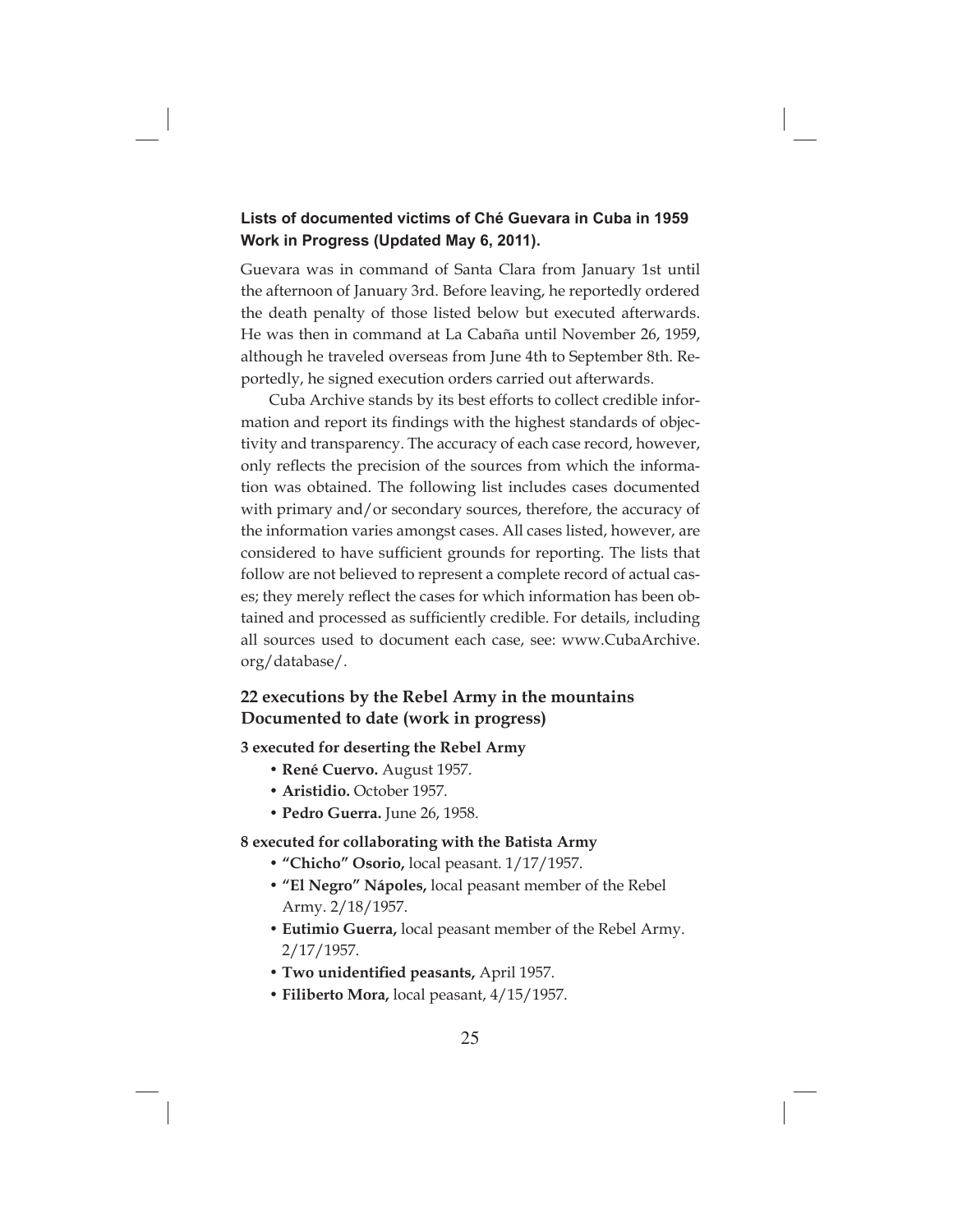- **Batista Army collaborator**. August 1957.
- **"Manolo Capitán"** (Manuel Fernández). Member of the Rebel Army. 1957.

#### **4 executed for a assorted reasons**

- **"The teacher,"** peasant member of the Rebel Army, executed October 1957 for trying to impress the local women pretending to be Ché Guevara.
- **José Martí,** peasant member of the Rebel Army killed September 1957 by fellow rebel Lalo Sardiñas for taking off his boots, violating rules. Ché and Fidel refused to punish Sardiñas.
- **Two brothers,** accused of spying, executed October 1957. Names unknown.

#### **7 executed for committing crimes**

- **José ("el chino) Chang.** Cuban-Chinese member of the Rebel Army executed October 1957 for collaborating with police and brutalizing the local population.
- **"The rapist." Member of Chang's gang** executed October 1957 for raping a peasant girl.
- **"El Bisco" Echevarría Martínez**. Member of the Rebel Army executed October 1957 for robbing local farmers at gunpoint.
- **Dionisio Oliva and Juan Lebrigio**. Brothers-in-law, suppliers and collaborators of the Rebel Army executed October 1957 for stealing food and supplies.
- **Member of the Rebel Army**, Cuban Army deserter, executed June 1958, accused of murder.
- **Member of the Rebel Army**, Cuban Army deserter, executed August 1958 for trying to rape a girl.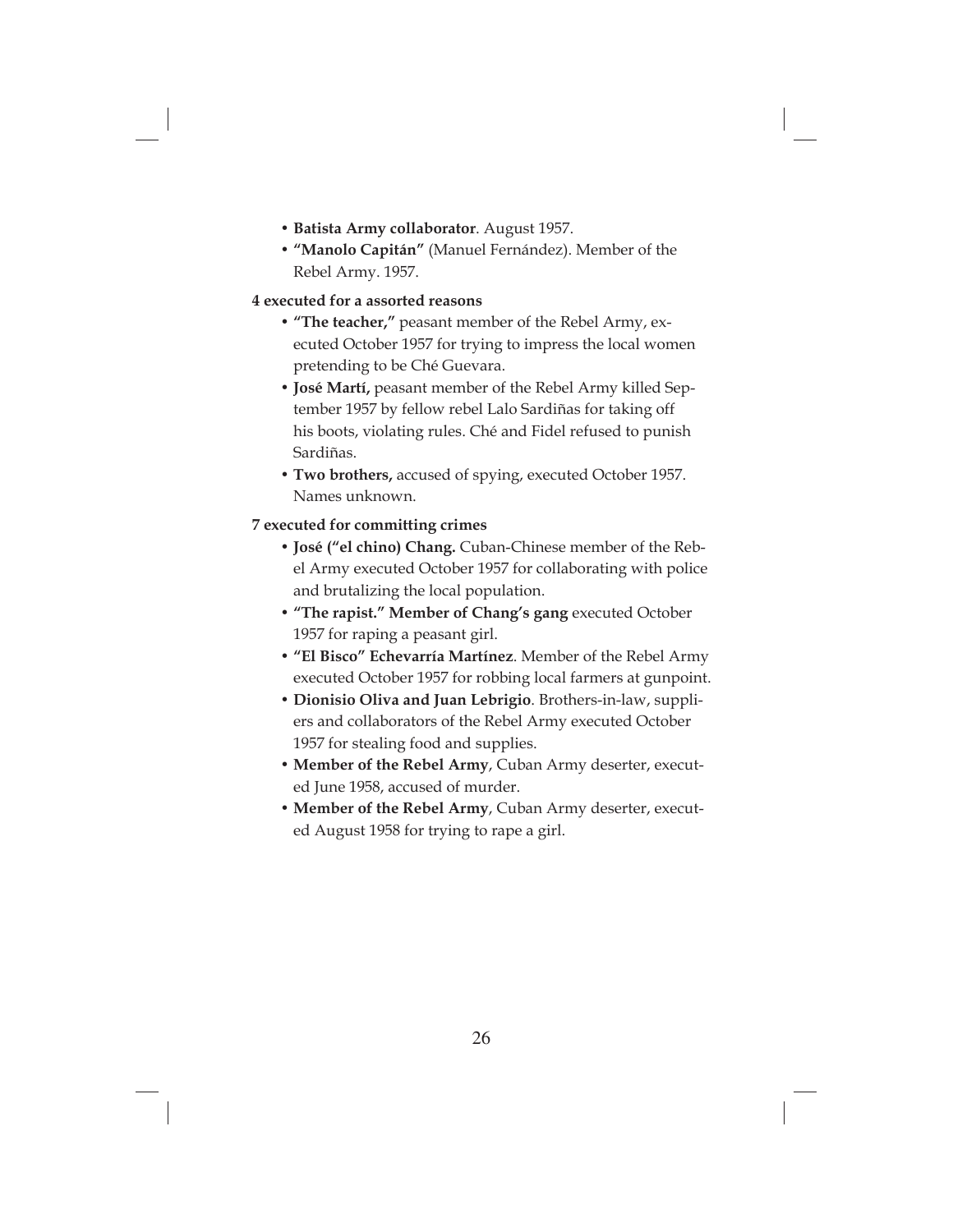|                                             | Executions in Santa Clara ordered by Guevara January 1-3, |
|---------------------------------------------|-----------------------------------------------------------|
| 1959. Documented to date (work in progress) |                                                           |

| 1              | Ramón            | Alba Moya          | 1/3/1959   |
|----------------|------------------|--------------------|------------|
| $\overline{2}$ | Felipe           | Barroso Pérez      | $1/-/1959$ |
| 3              | Pedro            | Borrell            | 1/23/1959  |
| $\overline{4}$ | José             | Fernández Martínez | 1/2/1959   |
| 5              | Alejandro        | García Alayón      | 1/5/1959   |
| 6              | Horacio          | Hernández          | 1/28/1959  |
| 7              | Héctor           | Mirabal            | $1/-/1959$ |
| 8              | Félix            | Montano Fernández  | $1/-/1959$ |
| 9              | Rafael           | Naranjo Calderón   | 1/28/1950  |
| 10             | Arturo           | Pérez Pérez        | 1/24/1959  |
| 11             | Cano             | Prieto             | 1/5/1959   |
| 12             | Pablo            | Rodríguez Carazo   | 1/27/1959  |
| 13             | Ricardo          | Rodríguez Pérez    | 1/11/1959  |
| 14             | Cornelio         | Rojas Fernández    | 1/7/1959   |
| 15             | Narciso          | Romero             | 5/12/1905  |
| 16             | Francisco        | Rosell             | 1/11/59    |
| 17             | Ignacio          | Rosell Leyva       | 1/11/59    |
| 18             | Antonio          | Ruíz Beltrán       | 1/11/59    |
| 19             | Ramón            | Santos García      | 1/12/1959  |
| 20             | Isidoro de Jesús | Socarrás           | 1/12/1959  |
| 21             | Manuel           | Valdés             | $1/-/1959$ |
| 22             | Eligio           | Zuley              | 1/23/1959  |
|                |                  |                    |            |

### **Executions at La Cabaña Fortress Prison during Guevara's command. Documented to date (work in progress)**

| $\mathbf{1}$   | Pelayo       | Alayón           | 2//1959   |
|----------------|--------------|------------------|-----------|
| $\mathcal{P}$  | Pedro        | Alfaro           | 7/25/1959 |
| 3              | José Luis    | Alfaro Sierra    | 2/6/1959  |
| $\overline{4}$ | Mariano      | Alonso Riquelmo  | 7/1/1959  |
| 5              | José L.      | Álvaro           | 3/1/1959  |
| 6              | Miguel Angel | Ares Polo        | 2/6/1959  |
|                | Alvaro       | Argueira Suárez  | 3/21/1959 |
| 8              | Eugenio      | Becquer Azcárate | 9/29/1959 |
| 9              | Ramón        | <b>Bicet</b>     | 7/25/1959 |
| 10             | Juan Manuel  | Capote Fiallo    | 5/1/1959  |
| 11             | Eladio       | Caro             | 2/6/1959  |
| 12             | Antonio      | Carralero Ayala  | 2/4/1959  |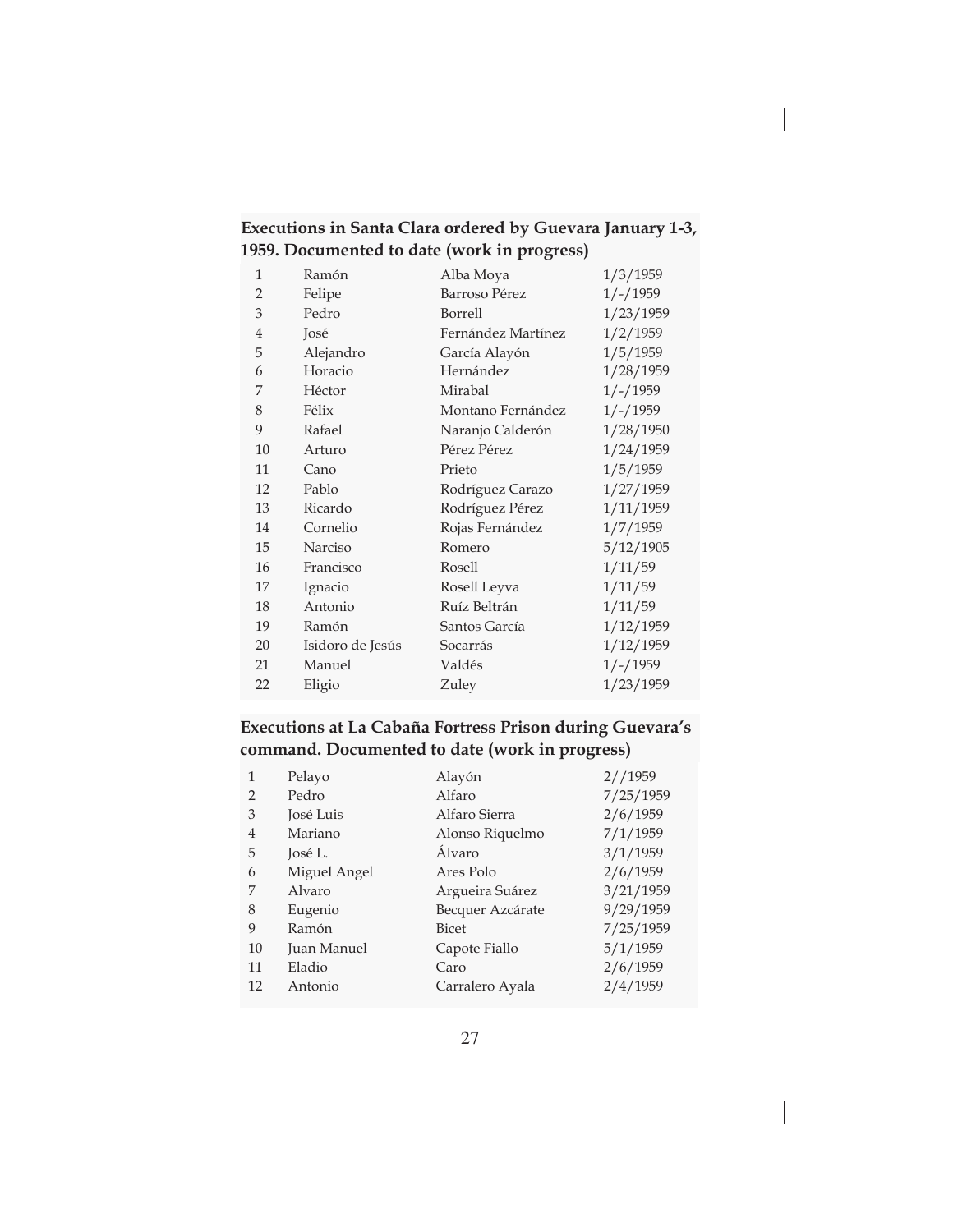| 13 | José de Jesús       | Castaño Quevedo     | 3/7/1959   |
|----|---------------------|---------------------|------------|
| 14 | Gertrudis           | Castellanos         | 5/7/1959   |
| 15 | <b>José Lorenzo</b> | Chamace             | 10/15/1959 |
| 16 | Ángel María         | Clausell García     | 4/29/1959  |
| 17 | Raúl                | Clausell Gato       | 3/15/1959  |
| 18 | Demetrio            | Clausell González   | 2/1/1959   |
| 19 | Eloy F.             | Contreras Rabiche   | 4/1/1959   |
| 20 | N/A                 | Cuni (brother #1)   | 6//1959    |
| 21 | Roberto             | Cuni (brother #2)   | 6//1959    |
| 22 | Antonio             | de Beche            | 1/5/1959   |
| 23 | Mateo J.            | Delgado Pérez       | 4/12/1959  |
| 24 | José                | Díaz Cabezas        | 7/30/1959  |
| 25 | Fidel               | Díaz Merquías       | 4/9/1959   |
| 26 | Rudy                | Fernández           | 7/30/1959  |
| 27 | Ramón               | Fernández Ojeda     | 5/29/1959  |
| 28 | Salvador            | Ferrero Canedo      | 5/29/1959  |
| 29 | Héctor              | Figueredo           | 1//1959    |
| 30 | Eduardo             | Forte               | 3/20/1959  |
| 31 | Ángel               | García León         | 5/1/1959   |
| 32 | Rafael              | García Muñiz        | 3/18/1959  |
| 33 | Evaristo Venereo    | González            | 11/14/1959 |
| 34 | Ezequiel            | González            | 1//1959    |
| 35 | <b>José</b>         | González Malagón    | 7/2/1959   |
| 36 | Ricardo Luis        | Grao                | 2/23/1959  |
| 37 | Gerardo             | Hernández           | 7/26/1959  |
| 38 | Secundino           | Hernández Calviño   | 4/18/1959  |
| 39 | Rodolfo de Jesús    | Hernández Falcón    | 9/1959     |
| 40 | Francisco           | Hernández Leiva     | 4/15/1959  |
| 41 | Jesús de la Caridad | Insua González      | 7/22/1959  |
| 42 | Enrique             | Izquierdo Portuondo | 7/23/1959  |
| 43 | Silvino             | Junco García        | 11/15/1959 |
| 44 | Ariel               | Lima Lago           | 2/18/1959  |
| 45 | Ambrosio            | Malagón             | 3/21/1959  |
| 46 | Armando             | Mas Torrente        | 2/17/1959  |
| 47 | Onerlio             | Mata Costa Cairo    | 1/30/1959  |
| 48 | Elpidio             | Mederos Guerra      | 1/9/1959   |
| 49 | José Manuel         | Milián Pérez        | 3/4/1959   |
| 50 | Pedro               | Morejón             | 1/31/1959  |
| 51 | Félix               | Oviedo González     | 7/24/1959  |
| 52 | Juan                | Pérez Hernández     | 5/29/1959  |
| 53 | Emilio              | Puebla              | 4/30/1959  |

Ξ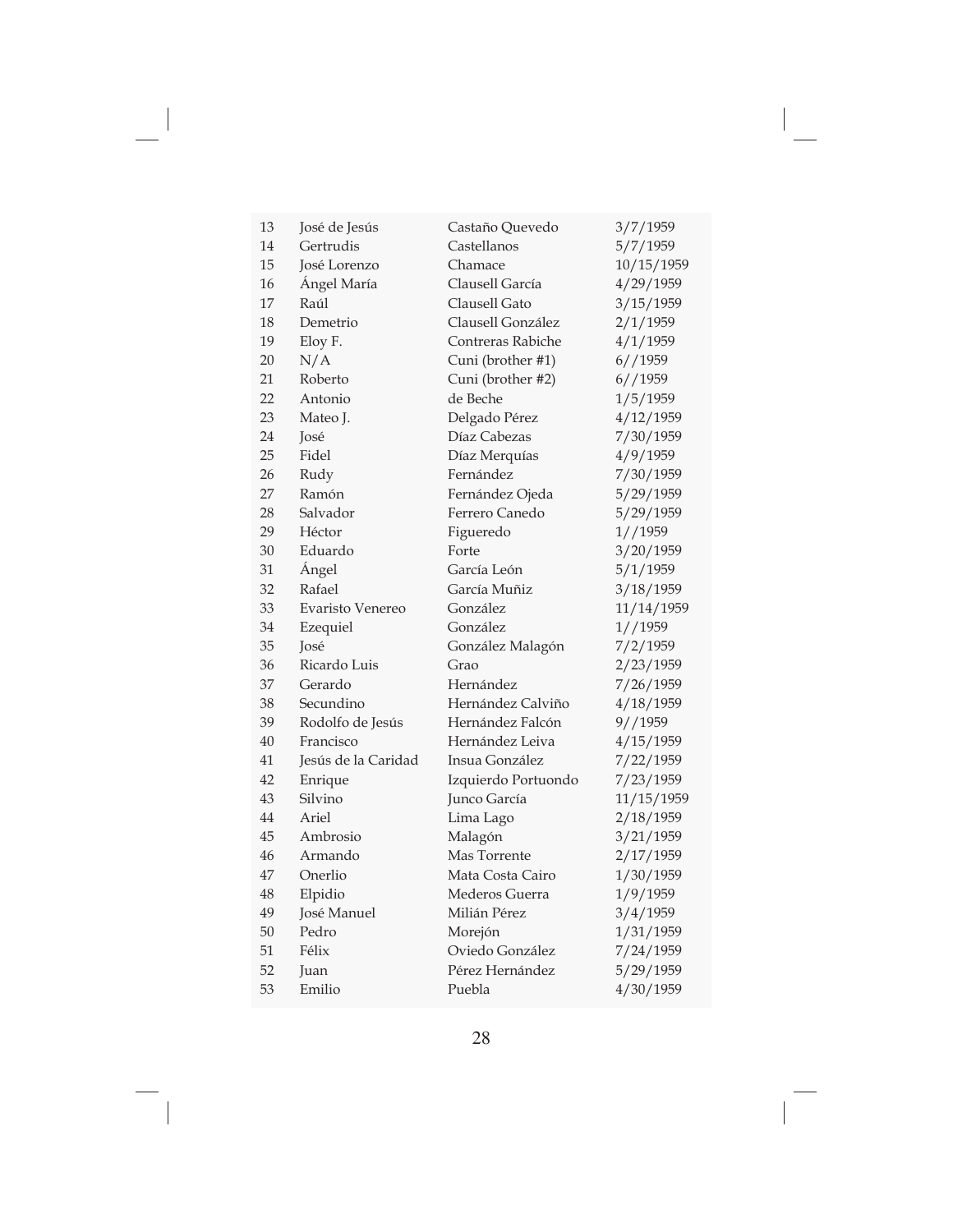| Alfredo        | Pupo Parra             | 5/29/1959 |
|----------------|------------------------|-----------|
| Secundino      | Ramírez                | 2/4/1959  |
| Ramón María    | Ramos Álvarez          | 4/23/1959 |
| Pablo          | Ravelo                 | 9/15/1959 |
| Rubén          | Rey Alberola           | 2/27/1959 |
| Mario          | Riquelme               | 1/29/1959 |
| Fernando       | Rivera Reyes           | 8/10/1959 |
| Pablo          | Rivero Pérez           | 5//1959   |
| José           | Saldara Cruz           | 9/11/1959 |
| Pedro          | Santana                | 2//1959   |
| Juan           | Silva Domínguez        | 8//1959   |
| Fausto Avelino | Silva Guerra           | 1/29/1959 |
| Elpidio        | Soler Puig             | 8/11/1959 |
| <b>Jesús</b>   | Sosa Blanco            | 2/18/1959 |
| Renato         | Sosa Delgado           | 6/28/1959 |
| Pedro Antonio  | Soto Quintana          | 3/20/1959 |
| Oscar          | Suárez                 | 4/30/1959 |
| Rafael         | Tárrago Cárdenas       | 2/18/1959 |
| Francisco      | <b>Tellez</b>          | 1/3/1959  |
| Ramón Teodoro  | <b>Tellez Cisneros</b> | 3/1/1959  |
| Francisco      | Travieso               | 2/18/1959 |
| Marcelino      | Valdés                 | 7/21/1959 |
| Lupe           | Valdés Barbosa         | 3/22/1959 |
| Antonio        | Valentín Padrón        | 3/22/1959 |
| Daniel F.      | Vázquez                | 3/22/1959 |
| Sergio         | Vázquez                | 5/29/1959 |
| Severino       | Barrios Ramírez        | 12/9/59   |
| Antonio        | <b>Blanco Navarro</b>  | 12/10/59  |
| Alberto        | Corbo                  | 12/7/59   |
| Emilio         | Cruz Pérez             | 12/7/59   |
| Eufemio        | Chala Cano             | Dec-59    |
|                |                        |           |

#### **Bibliography**

Alarcón Ramírez, Dariel (Benigno). Memorias de un soldado cubano: Vida y muerte de la revolución, Barcelona: Tusquets, 2003.

Anderson, Jon Lee. Ché Guevara. A Revolutionary Life, New York: Grove Press, 1997.

Arzuaga, Javier (priest at La Cabaña prison in 1959). Telephone interview by Maria Werlau, 29 September 2009.

Arzuaga, Javier. Cuba 1959: La galera de la muerte. Editorial Carta de Cuba (Eagle Litographers, Inc.), Miami, 2006.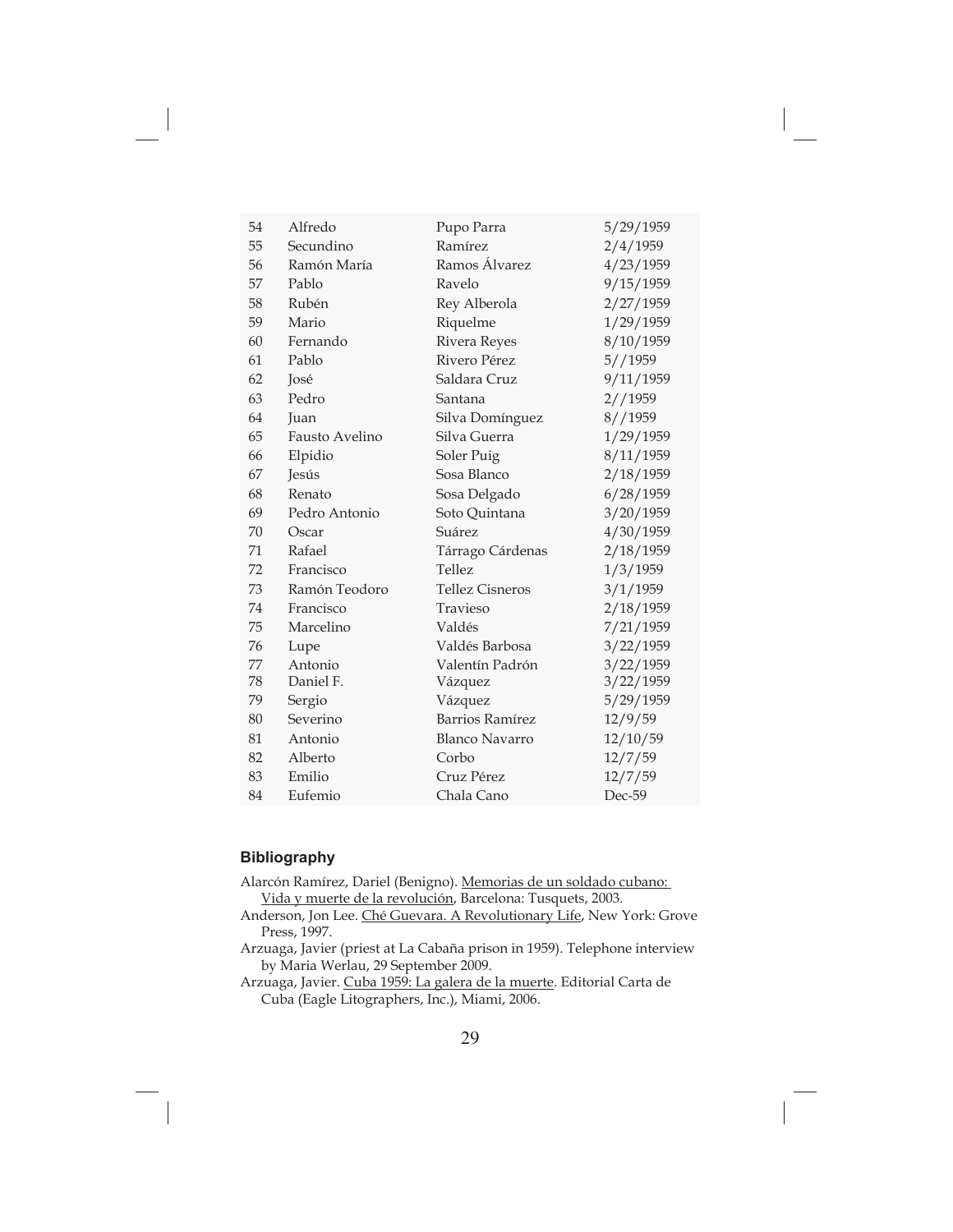- Arzuaga, Javier. Transcript of radio program "Magazine Cubano," 17 December 2006, in LiberPress - **Futuro de Cuba.org**, 25 January 2007.
- Bennet, Philip. "Finding Ernesto Guevara in the Myth of Ché," The Boston Globe, 1997.
- Berman, Paul. "Don't applaud The Motorcycle Diaries." Slate.com, 24 September 2004.
- Berman, Paul. "The Cult of Ché," <u>Slate.com</u>, 30 October 1997.
- Blázquez, Agustín. "Ché's Motorcycle Follies," La Nueva Cuba, 28 October 2004.

Cañizares, Julio (member of Ché Guevara´s troop in the Sierra Maestra 1958). Personal interview by Maria Werlau, Miami, 9 February 2009.

- Castañeda, Jorge G. Compañero. The Life and Death of Ché Guevara, New York: Alfred A. Knopf, 1997.
- Castaño, Rolando (son of José Castaño Quevedo). Personal interview by Maria Werlau, 27 August 2009.
- Clausell, Miriam (sister of Raúl Clausell Gato). Telephone interviews by Maria Werlau, 29 September 2009 and several in 2007.
- Corzo, Humberto (Bert), "Ché Guevara: Por La Boca Muere El Pez," 23 enero 2009, www.CubaNet.org.
- Corzo, Pedro, Guardia Luis & Lorenzo Francisco, Guevara: Misionero de la Violencia, Instituto de la Memoria Histórica Cubana Contra el Totalitarismo, Miami, 2008.
- Courtois, Stephane, Kramer, Mark, et.al. The Black Book of Communism: Crimes, Terror, Repression, Cambridge, Harvard University Press, 1999.
- Cuba Archive: Truth and Memory Project, Database of Documented Cases <www.CubaArchive.org/database/>.
- Daniels, Anthony, "Trés Ché," <u>National Review</u>, 15 September 1997.
- Daniels, Anthony. "The real Ché," <u>The New Critierion</u>, October 2004.
- Díaz Castro, Tania. "Un relato verídico," La Habana, octubre 2004. www. cubanet.org, 15 octubre, 2004.
- Farber*,* Samuel*. "*The Resurrection of Ché Guevara," New Politics, Vol. 7, No. 1 (New Series), Whole no. 25, Summer 1998.
- Fernandez Zayas, Marcelo (member of the 26<sup>th</sup> of July opposition movement who worked with and for Ché Guevara before and after the triumph of the Revolution). Telephone interviews by Maria Werlau, 2003 and 2004.
- García Ares, Argelia (sister of Rafael García Muñiz). Telephone interview by Maria Werlau, 20 May 2008.
- García Muñiz, Sergio (brother of Rafael García Muñiz). Telephone interview by Maria Werlau, 14 November 2008.
- Guevara, Anatomía de un Mito. Guardia, Luis, director. Caimán Productions / Instituto de la Memoria Histórica contra el Totalitarismo, 2005.
- Guevara, Ernesto (Ché). Message to the Tricontinental Conference (Message "from somewhere in the world" to the Organization of Solidarity of the Peoples of Africa, Asia and Latin America, made public in Havana by Cuba's news service Prensa Latina, April 16, 1967, May 6,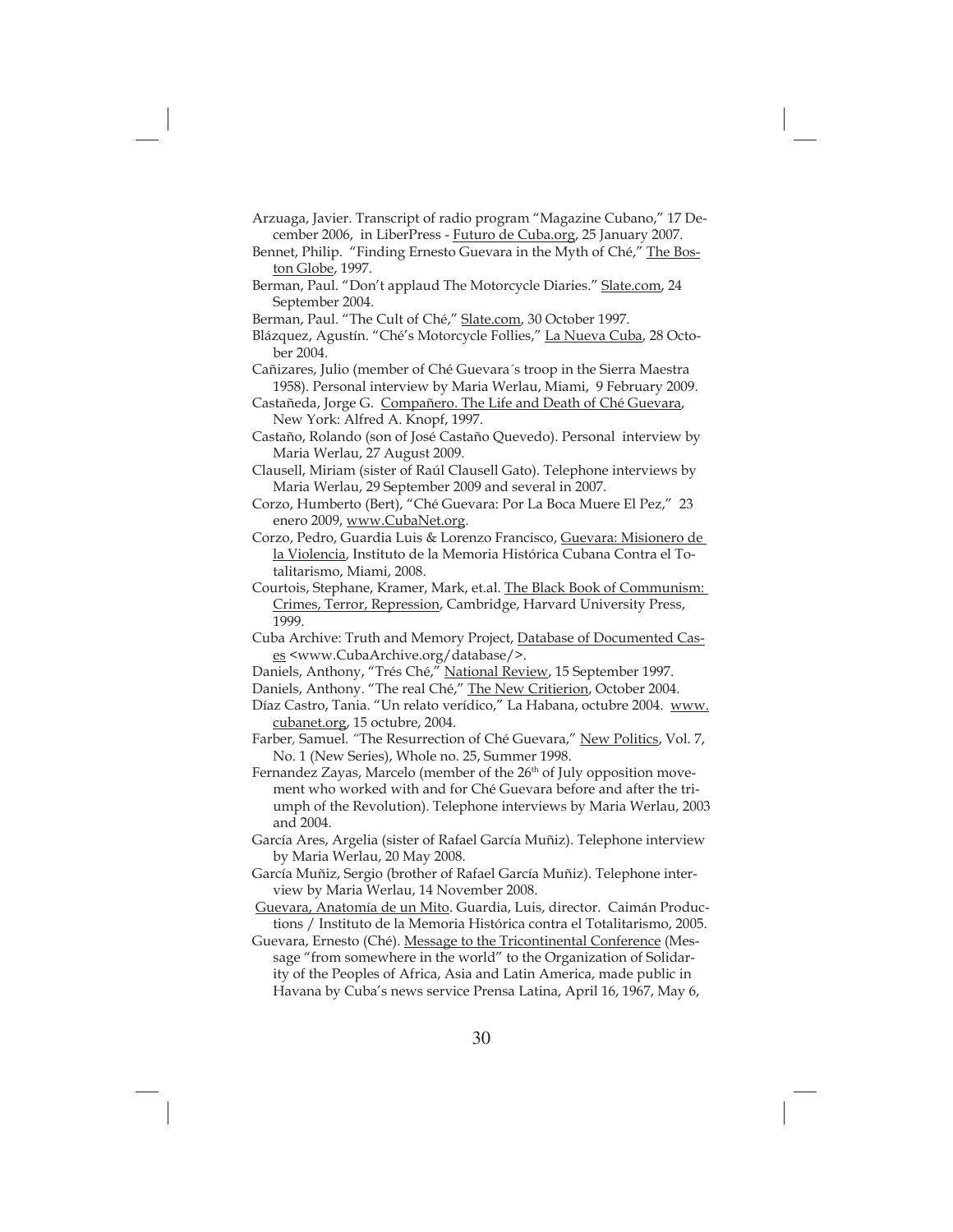2011 <http://www.marxists.org/archive/guevara/1967/04/16.htm>.

- Guevara, Ernesto (Ché). The African Dream: The Diaries of the Revolutionary War in the Congo. Translated from Spanish by Patrick Camiller. Grove Press: New York, 1999.
- Kantor, Miles. "Killer Chic," FrontPageMagazine.com, 8 March 2004.
- Moreno Cruz, José R. "El último santuario," www.CubaEncuentro.com (Encuentro en la red), desde Santa Clara, 9 octubre 2003.
- Kornbluh, Peter. "The Death of Ché Guevara: Declassified," National Security Archive Electronic Briefing Book No. 5.
- Lago Armando M, "El Fraude de los 20 Mil Muertos De Batista," www. CubaEncuentro.com, (Encuentro en la red), Año III. Edición 469. 10 octubre 2002.
- Lago, Armando M. "Cuba: The Human Cost of Social Revolution." Unpublished manuscript.
- Lequerica de la Vega, Sara. "Ruthless Killer," UCLA Today: Faculty and Staff News, 10 October 1997.
- Libre Magazine, Vol. I, Sept-Nov, 1971: 6.
- Martínez, Osvaldo (son of Domingo Alvarez Martínez). Personal interview by Cuba Archive representative at Memorial Cubano, Miami, 25 February 2007.
- Martínez, Osvaldo (son of Domingo Alvarez Martínez). Telephone interview by Maria Werlau, 18 July 2007.
- "Nieto del Ché: La revolución cubana fue 'asesinada' por quienes la crearon," www.CubaEncuentro.com, 18 October 2004.
- Norland, Rod and Hammer, Joshua. "Return of the Rebel," Newsweek, July 21, 1997: 17-23.
- O'Hagan, Sean. "Ché Guevara ...The Dark Underside of the Romantic Hero," The Guardian, 11 July 2004.
- O'Hagan, Sean. "Just a pretty face?", The Observer, 11 July 2004.
- Osborne, Lawrence. "Ché Trippers," <u>The New York Observer</u>, 16 June 2003: 17.
- Rangel, Bárbara (granddaughter of Cornelio Rojas Fernández). Telephone interviews by Maria Werlau, 22 September 2009 and 30 September 2009.
- Sokol, Brett. "Ché Guevara--Still Popular as a Handy Symbol of Cool," MiamiNewTimes.com, 5 February 2004.
- Vilasuso, José (Officer under Ché Guevara in La Cabaña Prison.) "Ché, el chacal de La Cabaña" (tomado de Biografía del Ché), RedCubana.com, n.d., May 6, 2011.
- Wahlenberg, Maria Elba (sister of Ariel Lima Lago). Telephone interview by Maria Werlau, 13 November 2009.
- "Zenith and Eclipse: A Comparative Look at Socio-Economic Conditions in Pre-Castro and Present Day Cuba," Released by the Bureau of Inter-American Affairs, February 9, 1998, Revised June 2002.